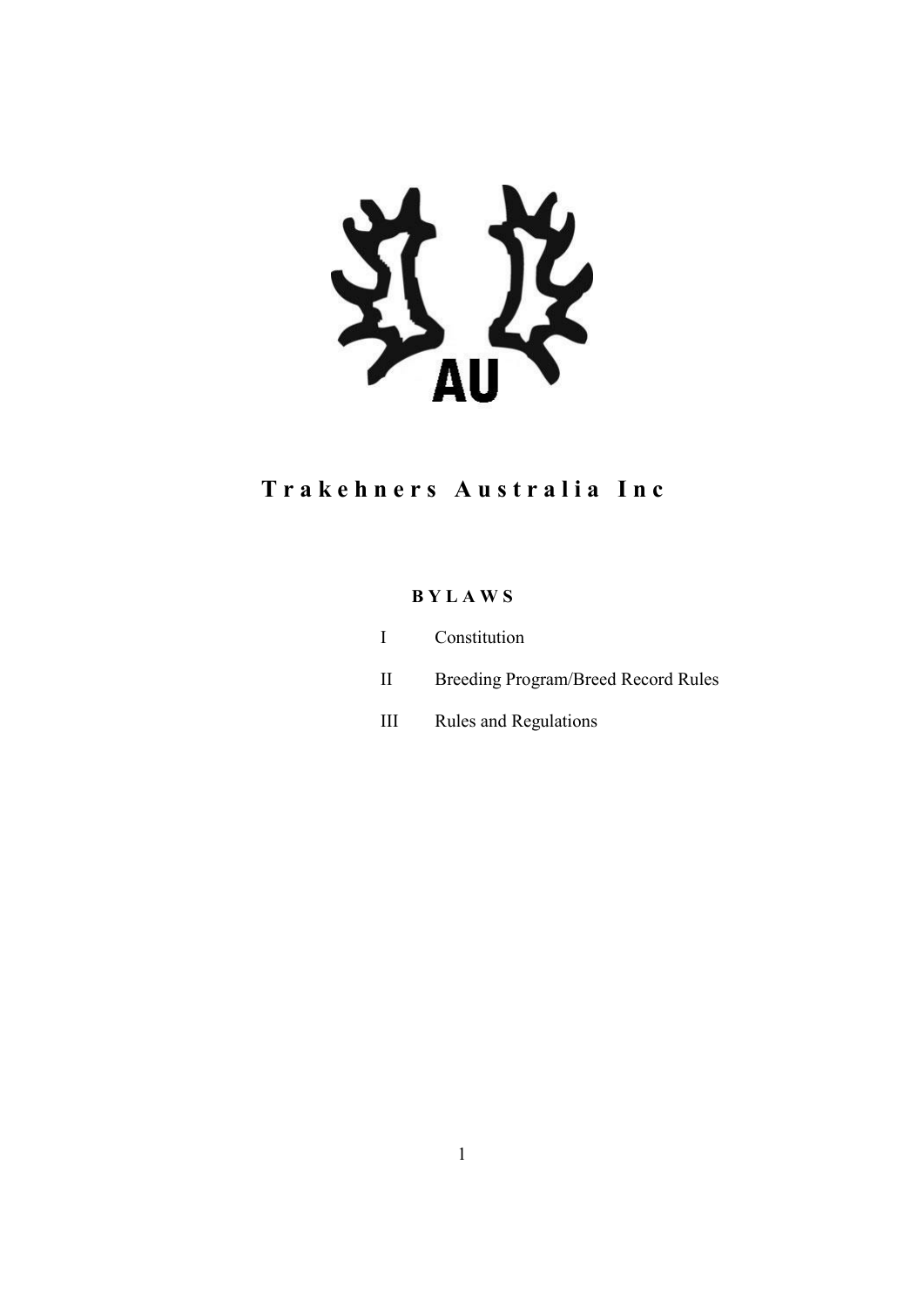# II. Breeding Program/Breed Record Rules

### § 26

#### General

The breeding program includes all measures suitable for the realization of an improvement of the breed with respect to attaining the breeding goal.

#### § 27

# Performance Tests

1. Performance tests also include stallion classifications, mare classifications and competition tests. Such performance tests are ordered by Trakehners Australia (competitive sport events) or are conducted by Trakehners Australia at its own responsibility according to the rules of its accepted breeding program.

### § 28

#### Characteristics of the Original Trakehner Breed and Breeding Goal

The original Trakehner breed traces back, without interruptions, to the establishment of the first breeding station in 1732 by the order of the Prussian crown. The warmblood horse of Trakehner origin has been bred until this day according to the principles of pure breeding with high genetic proportions of Thoroughbred and purebred Arabian, Shagya-Arabian and Anglo-Arab blood under consideration of the selection criteria listed below. The main task of Trakehners Australia is to maintain this original breed in its special Trakehner specific configuration and to improve it as much as possible for the future by suitable measures.

The breeding goal is a rideable, all-purpose riding and sport horse of Trakehner type.

Selection criteria are:

- I. Pedigree
- II. External Appearance
- III. Movement including jumping
- IV. Internal characteristics (such as performance aptitude, character, temperament and soundness)
- V. Summary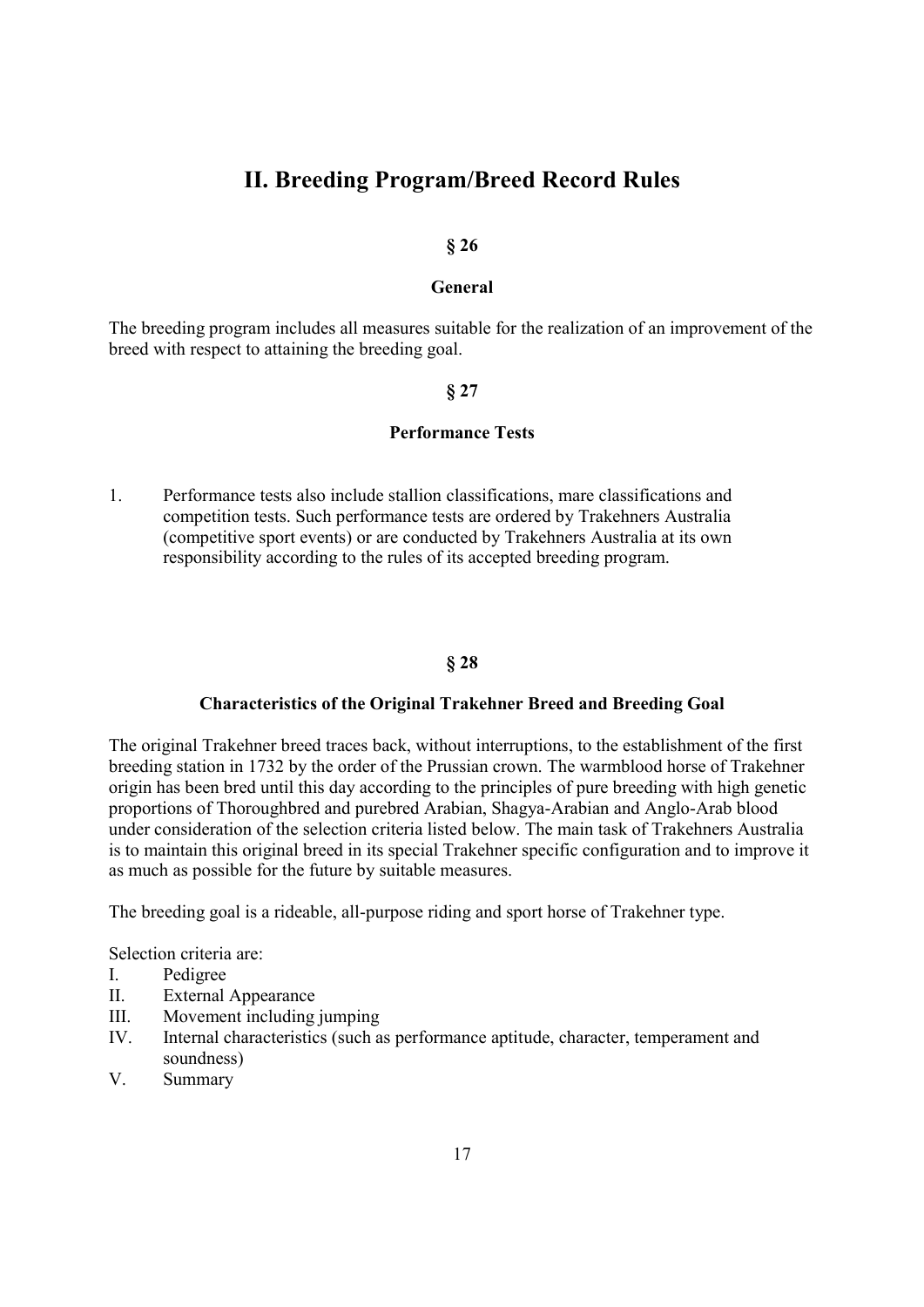### I. Pedigree

It is based on the population of the warmblood horse originating from Trakehner and developed in East Prussia, which includes high genetic percentages of Thoroughbred and purebred Arabian, Shagya-Arabian and Anglo-Arab blood. Since 1945, the Trakehner horse has been bred in its breeding area of Germany according to the principles of pure breeding from the genetic material of the East Prussian Warmblood Horse originating from Trakehner that was still available after World War II.

### II. External Appearance

Colors: All colors.

Size: 160 to 170 cm measured by stick at the withers is desired.

Type: The Trakehner constitutes the most noble German riding horse breed which is characterized primarily by the Trakehner breed type. Desired is the particularly elegant appearance of a riding horse of great lines that is harmonious and noble, is stamped by expression, nobility and distinct features. The Trakehner type is to be evident in a chiseled, expressive head, large eyes and a well-shaped neck, sculpted muscles, as well as correct, clearly defined legs. Breeding stallions and broodmares should be typical representatives of their gender.

Undesirable are, in particular, a coarse, dumpy appearance, a common head, indistinct outlines, ill-defined joints and, for breeding stock, the lack of gender expression.

### Conformation:

Desired is a harmonious body of great lines which enables the horse to perform in athletic activities.

This includes: A neck of medium length that tapers toward the head; good freedom in the throatlatch; large, sloping shoulders, distinct withers that extend far into the back, a functional back that is able to meet the requirements placed on an athletic sport horse and combines movement, impulsion, carrying ability and balance; a long, slightly sloping, powerfully muscled croup, as well as harmonious proportions or forehand, midsection and hindquarters.

Also desired are dry legs proportionate to the body with correct, large joints, medium long pasterns and well shaped hooves, permitting the expectation of long years of use. Moreover, the legs should be placed correctly; that is, seen from behind, they should be straight; seen from the side, the forelegs should be straight and the hind legs should have well set hocks that describe an angle of approximately  $150\degree$  as well as a straight hoof axis that describes an angle of about  $45\Box$  to  $50\Box$  with the ground.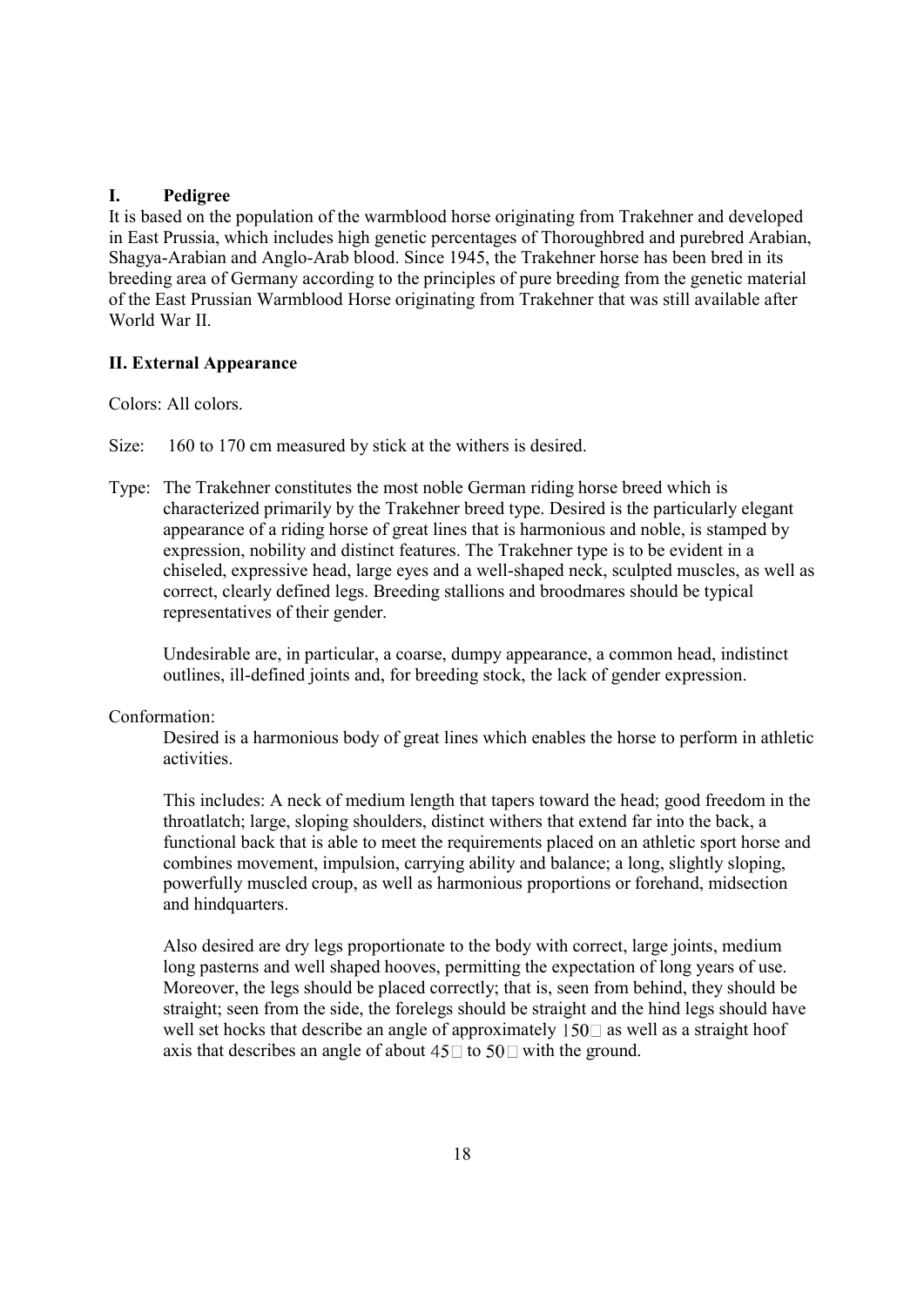Undesirable are an unharmonious overall body, particularly a short, heavy, low-set neck; small, steep shoulders; short or indistinct withers; a short or overly long, soft back; a tight or convex kidney section; a short or flat croup with the tail set high; not much depth of girth and drawn-up flanks with short rear ribs; as well as incorrectly shaped legs; this includes: small, narrow or tied-in joints, weak cannon bones and short, steep or overly long, soft pasterns as well as hooves that are too small, particularly with inwardly drawn hoof walls. Also undesirable are incorrect leg positions, particularly legs that are pigeontoed, turned out, placed too wide or too narrow, calf-kneed, too straight, or legs that are bowed, cow-hocked or sickle-hocked.

### III. Movement

Desired are diligent, cadenced and ground-covering gaits (four-beat walk, two-beat trot, threebeat canter). Movement should be elastic and developed with energy from the hindquarters, then transmitted through a supple, swinging back to a forehand that reaches out freely from the shoulder. The direction of movement of the legs should be straight and forward.

Movement at the walk should be supple, energetic and elevated with clear steps. Movement at the trot and canter should include a clearly noticeable phase of suspension, be elastic, full of impulsion and light-footed, carried with natural elevation and balance. Some knee action is desirable.

Undesirable are, in particular, short, flat and inelastic movements with a tight back as well as a lumbering movement that falls on the forehand or is not cadenced, also tottering movements or movements that swing from side to side, or a movement that is clearly paddling, twisting, plaiting, wide behind, toeing in or toeing out. Movement is examined in hand and at liberty.

Jumping: Desired is an elastic, powerful and calculated jump, indicating calmness and intelligence. The desired jump sequence should clearly show engagement behind, a powerful and quick take-off, a distinct, quick tucking of the legs (with the lower forelegs being horizontal, if possible, over the jump), a curved back with clearly emphasized withers and the neck bent downward while the hind legs open up (bascule). In the overall sequence of the jump, the flow of movement and the rhythm of the canter should be maintained.

Undesirable are, in particular, jumping in a careless manner and with a lack of aptitude, hanging legs, head held high over the jump connected with a tight back in which the flow of movement and the rhythm of the canter are lost, as well as uncontrolled and also hesitant jumping.

### IV. Internal Characteristics (Performance Aptitude, Character, Temperament and Soundness)

Desired is an uncomplicated, friendly horse that is simultaneously willing to be used, not nervous but reliable, which makes an alert, intelligent impression and whose appearance and behavior reveal its good character as well as a calm, steady temperament.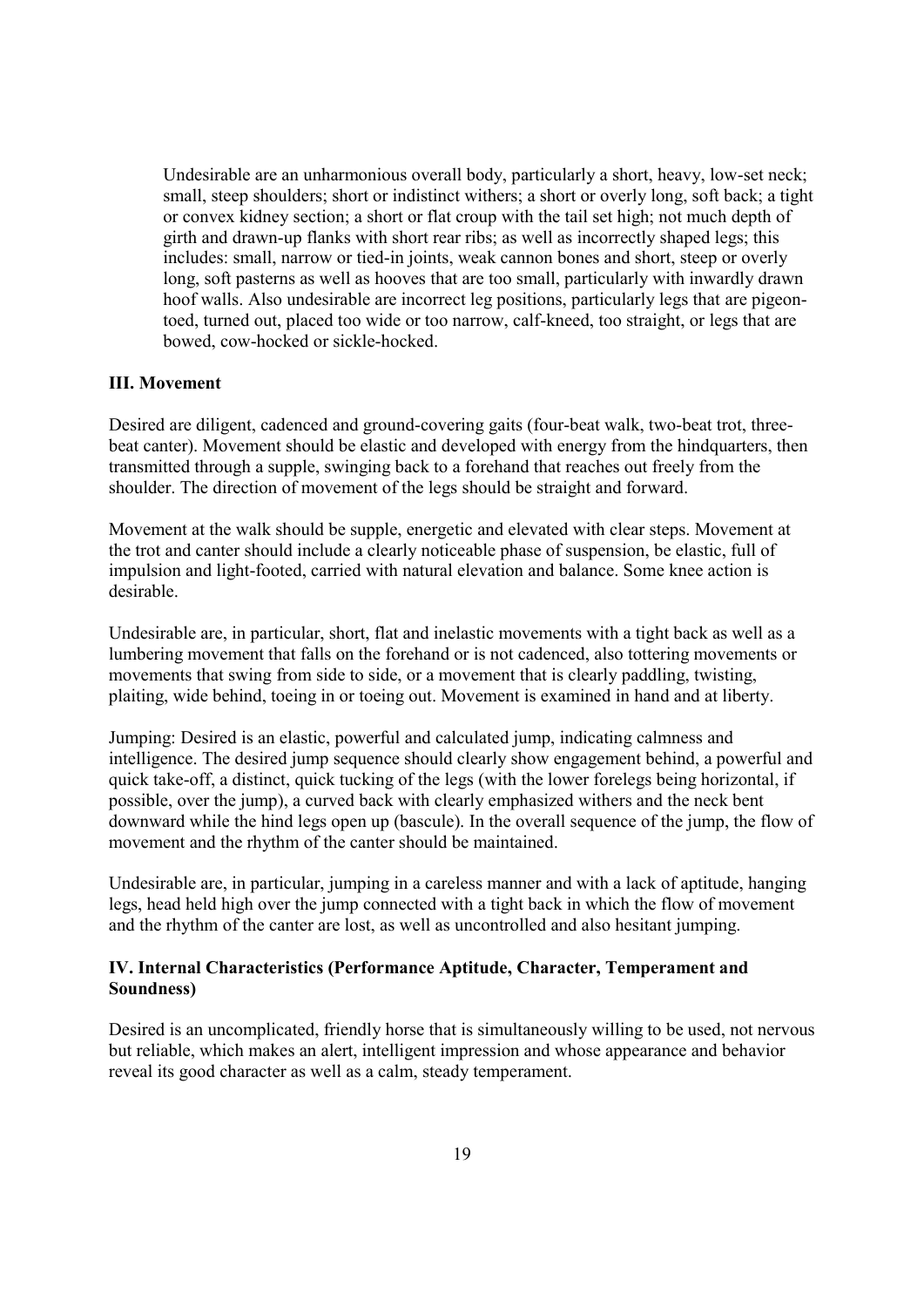Undesirable are, in particular, horses that are difficult to handle, nervous, timid or cowardly.

Also desired are robust health, good mental and physical stressability, natural fertility as well as the absence of genetic faults.

### V. Summary

Desired is a sound riding and sport horse of Trakehner type, with a large frame and correct conformation, harmonious in its appearance, rideable and multi-talented, with swinging, groundcovering, elastic movements. A good character, steady temperament, intelligence, willingness to perform, as well as endurance and toughness in performance should be especially striking characteristics of its internal makeup.

The features defined in the breeding goal and obtained from performance tests according to the Animal Breeding Act are evaluated by the deciding committees of the Trakehner Verband.

#### § 29

### Breeding Method

The breeding goal is attained by the pure breeding method. However, this includes the incorporation of Thoroughbred and purebred Arabian genes as well as those of Shagya Arabians and Anglo-Arabs. In the horse's pedigree, no more than one ancestor from a breed that does not belong to one of the above-mentioned groups is permitted in the sixth generation. The generation of the parents counts as the first generation.

#### § 30

### Registration Categories

#### Trakehner Stallion Book A

For Trakehner Stallions 3 yrs and over with Trakehner breeding, this includes the incorporation of Thoroughbred and purebred Arabian genes as well as those of Shagya Arabians and Anglo-Arabs that have been classified by the Trakehners Australia committee Delegate

#### Trakehner Stallion Book B

For Trakehner Stallions 3 yrs and over with Trakehner breeding, this includes the incorporation of Thoroughbred and purebred Arabian genes as well as those of Shagya Arabians and Anglo-Arabs that have NOT been classified by the Trakehners Australia committee Delegate

### Trakehner Mare Book A

For Trakehner Mares 3 yrs and over with Trakehner breeding, this includes the incorporation of Thoroughbred and purebred Arabian genes as well as those of Shagya Arabians and Anglo-Arabs that have been classified by the Trakehners Australia committee Delegate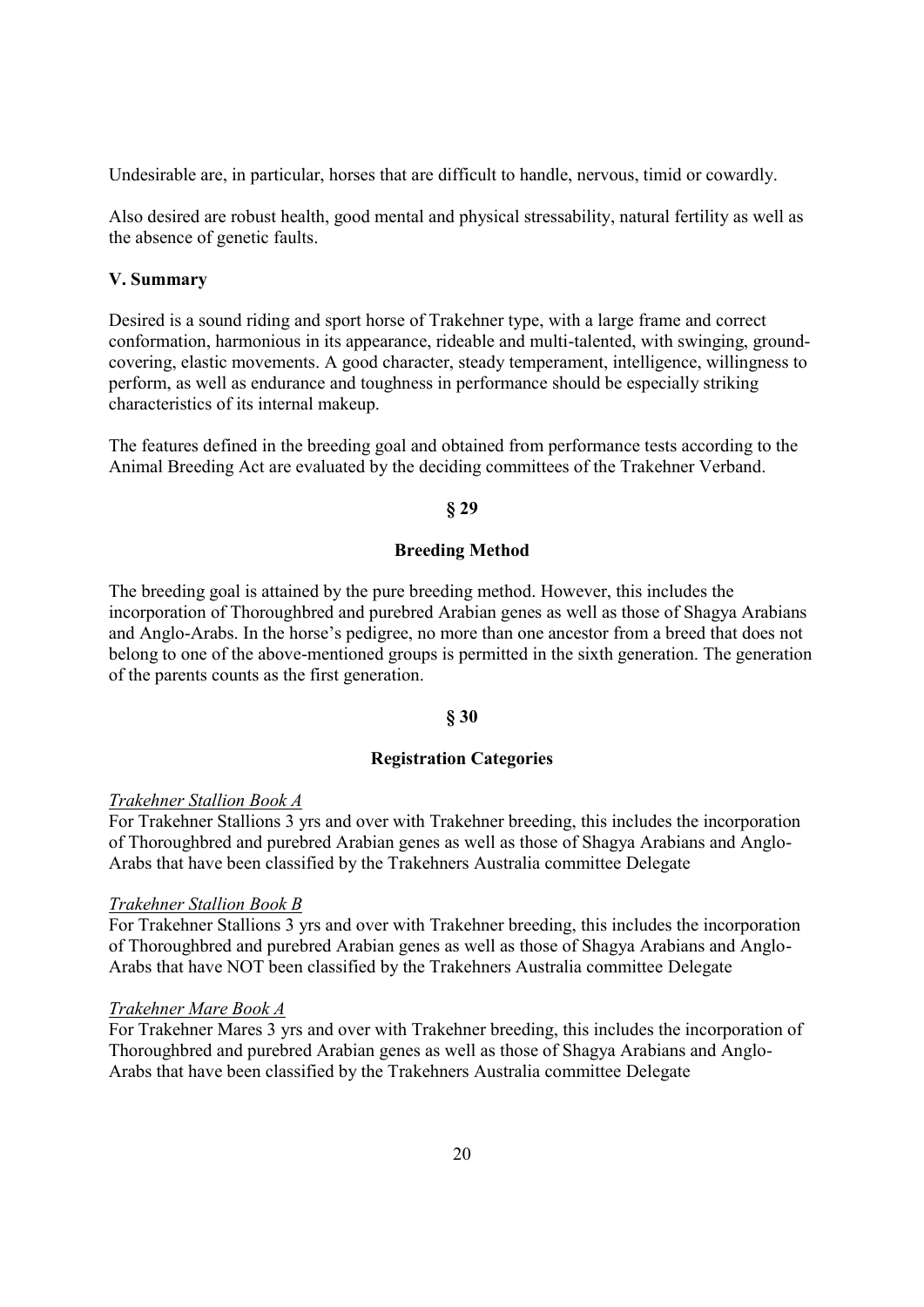### Trakehner Mare Book B

For Trakehner Mares 3 yrs and over with Trakehner breeding, this includes the incorporation of Thoroughbred and purebred Arabian genes as well as those of Shagya Arabians and Anglo-Arabs that have NOT been classified by the Trakehners Australia committee Delegate

#### Trakehner Foal Registry

For Trakehners under 3 yrs of age with Trakehner breeding , this includes the incorporation of Thoroughbred and purebred Arabian genes as well as those of Shagya Arabians and Anglo-Arabs that have been classified by the Trakehners Australia committee Delegate. All foals must have a parent in Trakehners Australia Book A or Trakehner Verband Studbook1.

#### Trakehner Sporthorse Registry

For Horses with 25% or more of Trakehner Breeding at any age. No classification for this registry

#### Trakehner Verband Studbook1

For Trakehner Mares 3 yrs and over with Registered Trakehner breeding, this includes the incorporation of Registered Thoroughbred and Registered purebred Arabian genes as well as those of Registered Shagya Arabians and Registered Anglo-Arabs.

All Trakehners applying for Purebred Trakehner Verband Studbook1 must have their Pedigree Approved horses by the Trakehner Verband and pay all fees associated to TV membership and Grading to the Trakehner Verband (Germany) Grading can only be done by a TV Approved Classifier. Trakehners Australia Committee is to organize the Grading to takes place at central locations in the area of Trakehners Australia determined. These dates and inspection locations are officially published in the official publications of Trakehners Australia.

### §31

# Divisions of the Breed Records

The Trakehner Australia Registrar compiles Breed Records that have the following divisions:

#### 1 Trakehner Stallions Book A

The Stud Book for Stallions is subdivided into Stallion Book A and Stallion Book B (primary divisions of the Breed Records) All Stallions must be identified by means of the DNA genotype method

- 1.1 Three-years-old and older stallions of Trakehner type may be registered if:
	- a) Their dams are registered in Mare Book A of the Trakehner Registry
	- b) Whose sires and sires of their dams, second dams and third dams are stallions registered in Stallion Book A of the Trakehner Registry (4 generation pedigree)
	- c) Have been classified and given at least an overall mark of 6.0, with no mark being less than 5.0 in any of the categories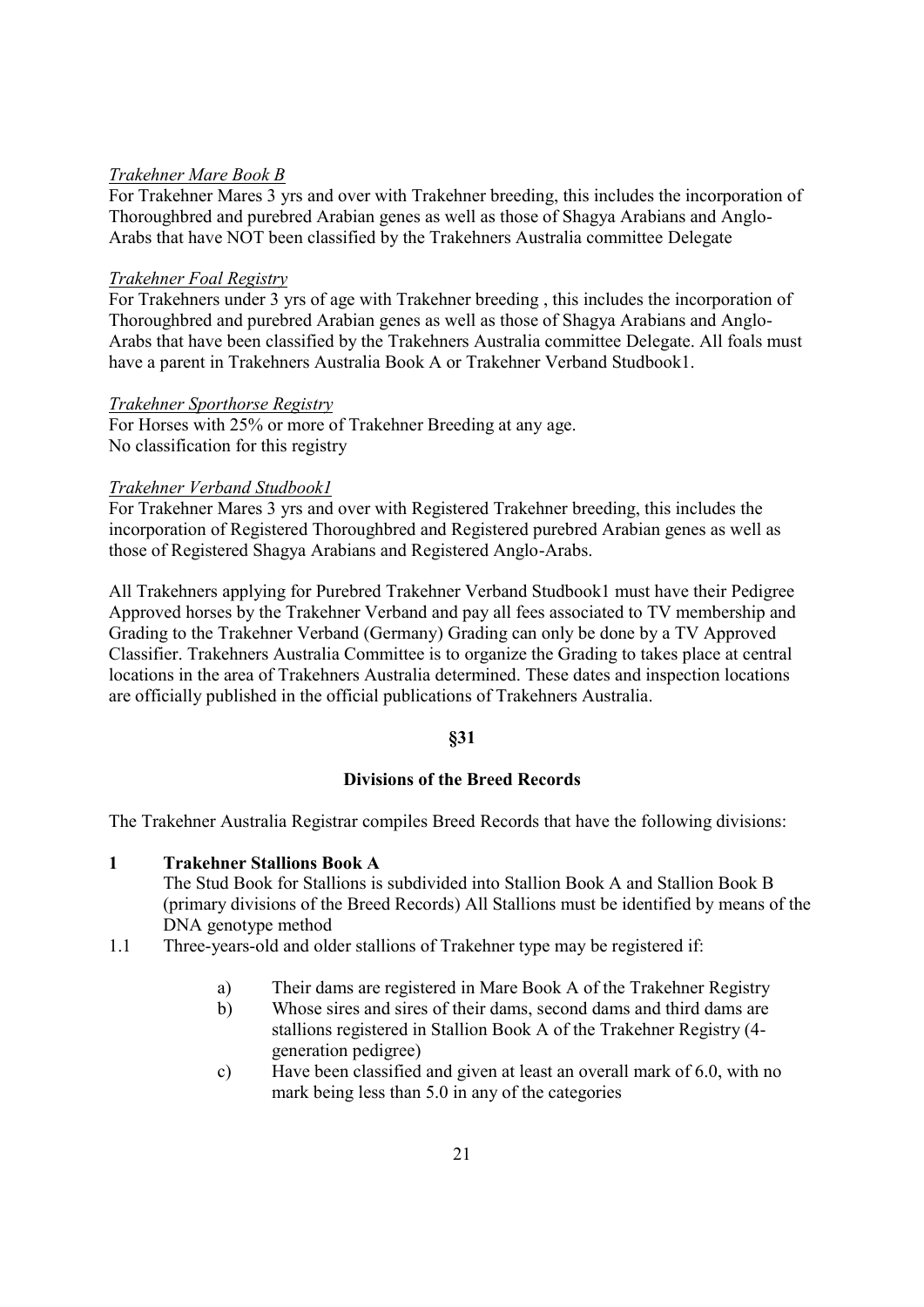d) Trakehner stallions with thoroughbred and purebred Arabian, Shagya-Arabian and Anglo-Arab breeding as well as crosses between these breeds may be registered if they meet the requirements pursuant to 1.1 c), above.

## 1.2 Stallion Book B

Three-year-old and older Trakehner stallions may be registered that do not meet the requirements pursuant to Section 1.1.c), above.

## 2. Stud Book for Mares

The Stud Book for Mares is subdivided into Mare Book A and Mare Book B (primary divisions of the Breed Records) All Mares must be identified by means of the DNA genotype method

## 2.1 Trakehner Mares Book A

Three-years-old and older mares of Trakehner type may be registered if:

- a) Their dams are registered in Mare Book A of the Trakehner Registry
- b) Whose sires and sires of their dams, second dams and third dams are stallions registered in Stallion Book A of the Trakehner Registry (4 generation pedigree)
- c) Have been classified and given at least an overall mark of 6.0, with no mark being less than 5.0 in any of the categories
- d) Trakehner mares with thoroughbred and purebred Arabian, Shagya-Arabian and Anglo-Arab breeding as well as crosses between these breeds may be registered if they meet the requirements pursuant to 2.1 c), above.

### 2.2 Mare Book B

Three-year-old and older Trakehner mares may be registered that do not meet the requirements pursuant to Section 2.1.c), above.

### 3 Foal Trakehner Registry

- 3.1 Foals are issued with a Birth Certificate by Trakehners Australia
- 3.2 All Foals must be identified by means of the DNA genotype method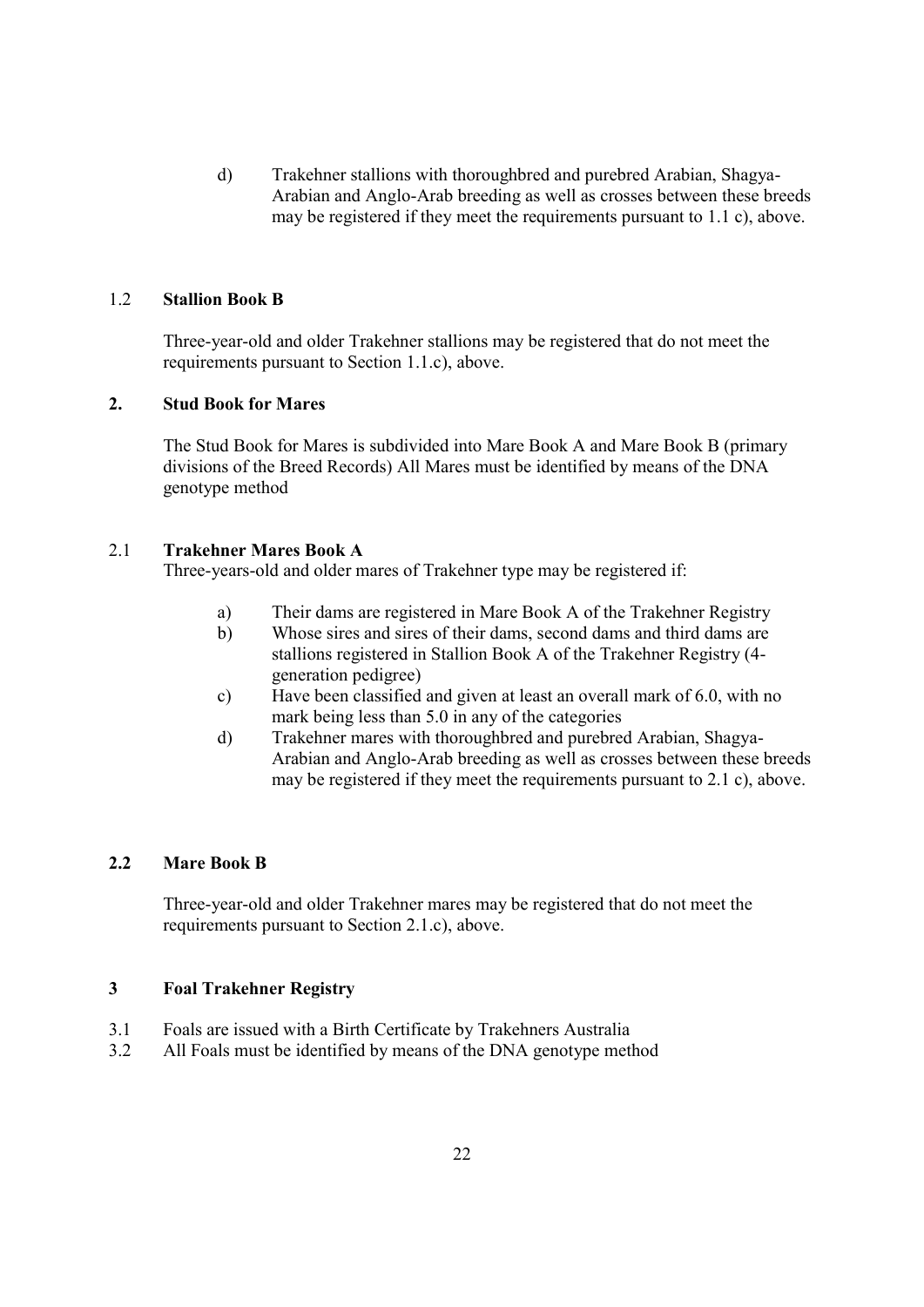- 3.2 Foals may be evaluated in order to evaluate the progeny of their ancestors by appropriately applying the provisions of § 30 and §31 of these bylaws. There is no appeal against such an evaluation.
	- a) Their dams are registered in Mare Book A of the Trakehner Registry
	- b) Whose sires and sires of their dams, second dams and third dams are stallions registered in Stallion Book A of the Trakehner Registry (4-generation pedigree)

### 4 Trakehner Sporthorse Registry

a) For Trakehner Stallions, Mares and Geldings with 25% or more Trakehner breeding of any age. There is no discrimination of the inclusion of breed used to make the other 75% or less. The horse must be acceptable for registration and an application must be submitted by the member for his horse to progress to this division.

#### § 32

#### Evaluation Framework

Evaluations pursuant to §33 of these bylaws. They are conducted principally at central locations so as to permit a comparison of a sufficiently large number of horses.

The evaluation may also include half marks; full marks are defined as follows:

| 10     | excellent    | insufficient  |
|--------|--------------|---------------|
| 9      | very good    | rather poor   |
| 8      | good         | poor          |
| $\tau$ | fairly good  | very poor     |
| 6      | satisfactory | not evaluated |
|        |              |               |

5 sufficient

§ 33

#### Evaluation Categories

The evaluation criteria are conformation, movement and, within the framework of the overall impression, the horse's temperament; they are defined by marks pursuant to §32 of these bylaws. The results of the evaluation are entered into the breed records. They are grouped as follows:

- a) breed and gender type
- b) body
- c) legs
- d) walk
- e) trot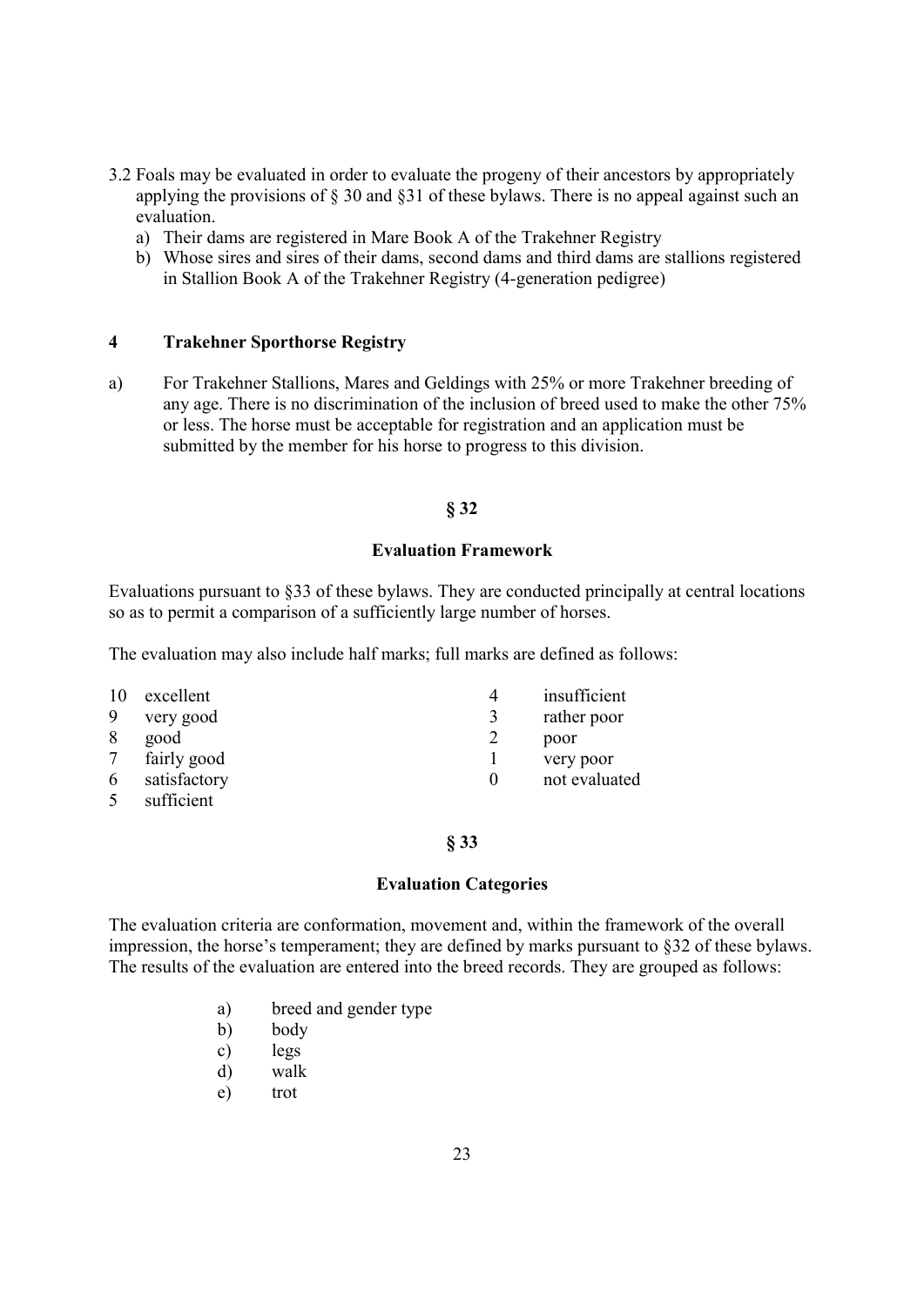- f) canter
- g) overall impression including temperament
- h) free-jumping for stallions

#### § 34

#### Registration in the Breed Records

- 1. Every horse that meets the requirements for registration will be registered in the Breed Records or listed therein
	- a) if the identity of the horse has been assured without a doubt according to §38and §39 of these bylaws and the requirement of §31 of these bylaws have been met;
	- b) if the owner is a regular member of Trakehners Australia Inc. or becomes a regular member by the registration of the horse;
	- c) and if the application for registration has been made in writing;

# § 35

#### Stallion Classification

- 1. Stallions are classified by the Trakehners Australia Delegate
- 2, The minimum age for mares is three years.
- 3. The registration of stallions is a decision on the basis of which Trakehners Australia decides about the use, in principle, of a stallion within the breeding program. It serves to make a selection decision for registering male breeding animals in a division of the Breed Record. The decision is made on the basis of the evaluation categories pursuant to §31 of the bylaws.
- 4. In principle, stallions are classified at central locations within Australia as determined with respect to and manner of conduction by Trakehners Australia. The dates and locations of these classifications are officially published in the official publication of the Trakehners Australia.
- 5. The results of the stallion classified shall be published.
- 6. All Stallions must be identified by means of the DNA genotype method

§ 36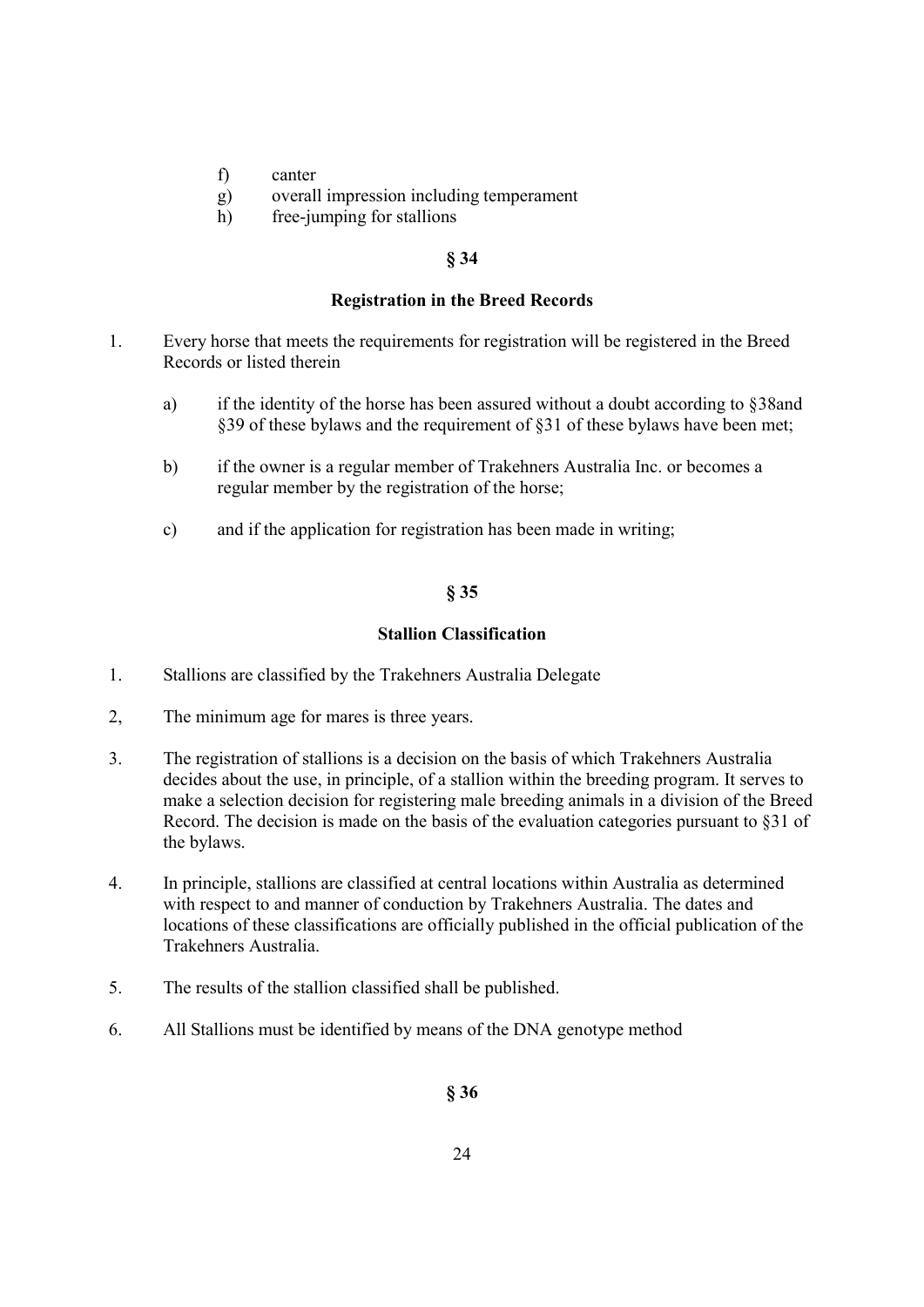### Mares Classification

- 1. Mares are classified by the Trakehners Australia Delegate
- 2, The minimum age for mares is three years.
- 3. The registration of mares is a decision on the basis of which Trakehners Australia decides about the use, in principle, of a mare within the breeding program. It serves to make a selection decision for registering female breeding animals in a division of the Breed Record. The decision is made on the basis of the evaluation categories pursuant to §31 of the bylaws.
- 4. In principle, mares are classified at central locations within Australia as determined with respect to and manner of conduction by Trakehners Australia. The dates and locations of these classifications are officially published in the official publication of the Trakehners Australia.
- 5. The results of the mare classification shall be published.
- 6. All mares must be identified by means of the DNA genotype method

### § 37

### Breed Records

1. General:

The breed records are kept by the Registrar who conducts his business in Trakehners Australia office and utilizes a data processing system..

The breeder of a horse is the owner of its dam at the time of cover/insemination. The breeder/owner is responsible for the accuracy of the information on the breeding/insemination certificate, the foaling report, and further certificates filled out, filed and/or maintained by him. He shall also immediately check all breed records and forms including pedigree certificates sent to him with entries made by Trakehners Australia for the accuracy of the information contained therein. He shall inform the Trakehners Australia of any errors requiring correction. Corrections and changes shall be made only by the business office of Trakehners Australia and shall be annotated accordingly. A change of ownership of a registered breeding animal shall be entered in the Breed Records and shall be reported to Trakehners Australia for this purpose.

2. Breed Records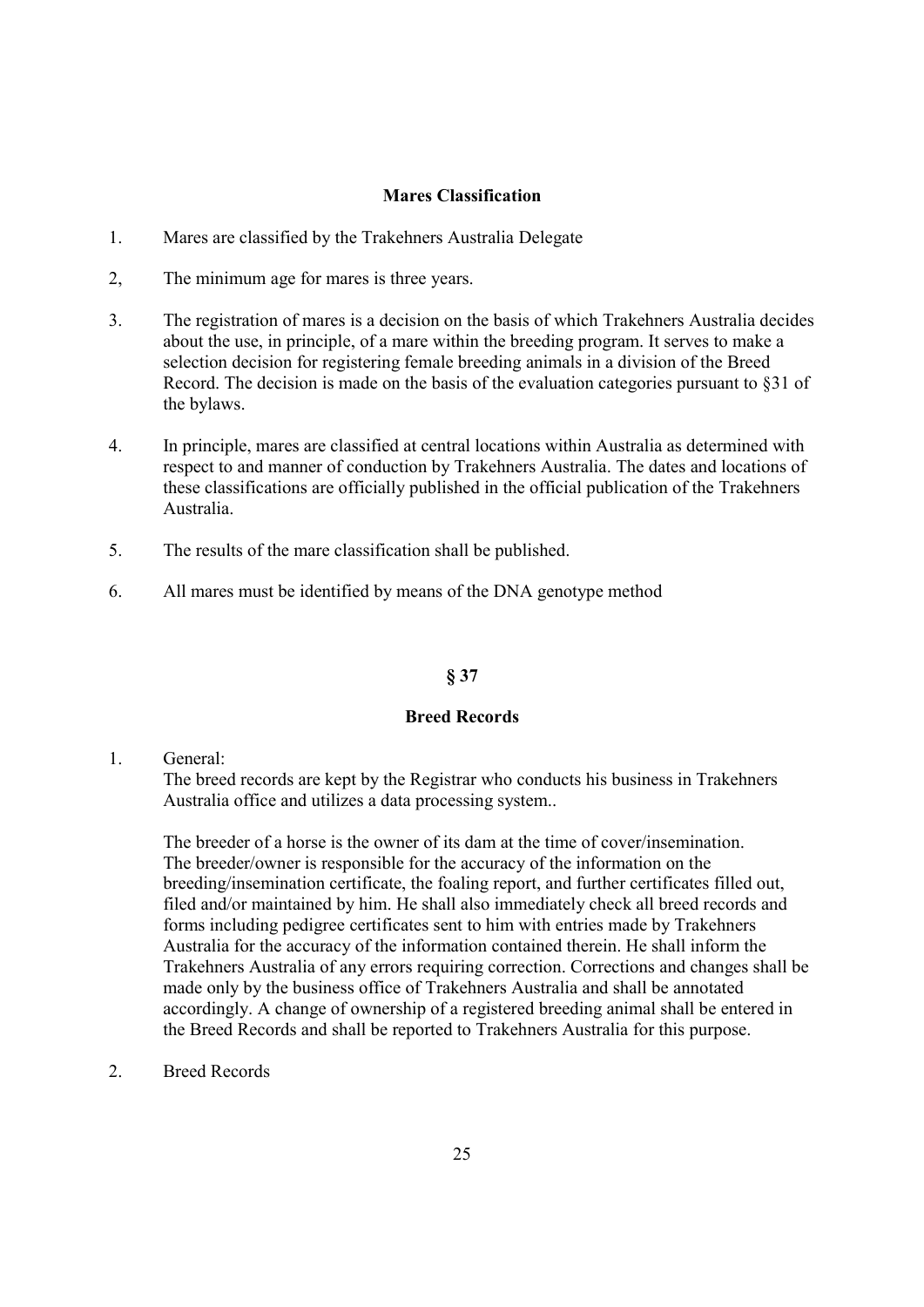The business office of Trakehners Australia maintains and keeps the Breed Records. Trakehners Australia utilizes electronic data processing equipment to maintain the Breed Records; The details of the electronic data processing shall be defined in a contract. All individual data for each horse, including its progeny, are stored in the central databank. For each horse, the Breed Records shall include at least the following information:

- a) name and address of breeder and owner
- b) date its dam was bred/inseminated
- c) foaling date, gender, color and markings
- d) lifetime registration number
- e) identification (e.g. brand and/or microchip if present)
- f) name of sire and dam, including their color and lifetime registration numbers
- g) three generations of ancestors (insofar as known) with lifetime registration numbers
- h) for animals produced by embryo transfer, the genetic parents and their DNA data
- I) date of issuance of the registration certificate, equine passport and ownership certificate, and date, purpose and reason for the issuance of duplicates or multiple copies, if applicable.
- j) evaluation of conformation
- k) results of all performance tests
- l) exhibition successes and premiums awarded (insofar as of significance for the breeding program)
- m) all progeny: for stallions: approved sons and Stud Book registered daughters (including their lifetime registration numbers) for mares: all her foals (including lifetime registration numbers)
- n) all results of the most recent breeding value estimates
- o) decisions regarding entries and changes in the Breed Records
- p) date of and reason for (if known) no longer being able to breed
- q) results of DNA analysis
- r) information about twin foalings
- s) for breeding stock whose semen is to be used for artificial insemination, the genetic parents and their DNA

All changes shall be documented electronically, if possible. Changes shall be made only on the basis of verifiable documentation.

### 3. Breeding/Insemination Certificate

The breeding/insemination certificate is filled out completely by the stallion owner or the insemination station or their representatives after a mare has been bred/inseminated The breeding/insemination certificate shall include at least the following: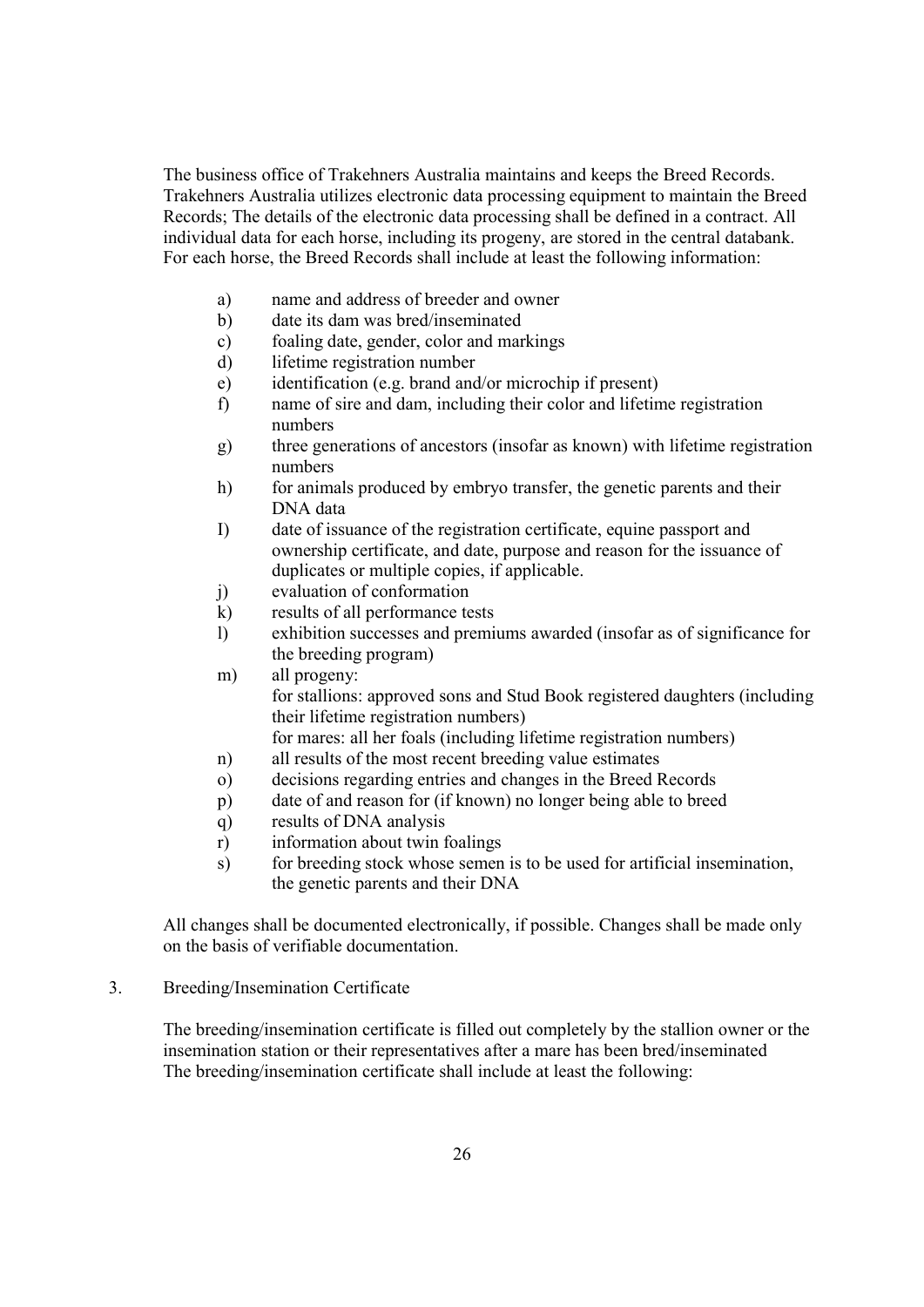- a) name and lifetime registration number of the mare
- b) name and lifetime registration number of the stallion
- c) all breeding/insemination dates and, if applicable, the date and result of a pregnancy check
- d) name and address of the mare's owner
- e) signature of the stallion owner or insemination station or their representatives

The owner of a bred/inseminated mare receives his applicable breeding/insemination certificate from the stallion owner or insemination station or their representatives and shall keep it until the foal is registered. This obligation shall be transferred to the buyer if the mare is sold. The part of the breeding/insemination certificate intended for the breed association shall be submitted to the business office of Trakehners Australia at the end of the breeding season (February 1 - July 31) no later than July 31 of the applicable year. If a stallion owner does not meet this obligation, a late fee pursuant to the applicable fee schedule becomes due. Instead of paper breeding certificates, the stallion owner may also submit the breeding data to the business office by means of electronic data transfer. This requires prior agreement between stallion owner or insemination station or their representatives, respectively, and the business office.

4. Foaling Report

As soon as the foal has been dropped, the mare owner shall enter the applicable data into the foaling report and send it to the business office of Trakehners Australia within 28 days. The date of receipt of the foaling report shall be documented. If a mare owner does not meet this requirement, a late fee pursuant to the applicable fee schedule becomes due. By reporting the birth of a foal, the owner instructs Trakehners Australia to issue an equine passport. This also applies for still-born foals, foals that die shortly after birth or for barrenness. The foaling report must include at least:

- a) name and lifetime registration number of dam and sire
- b) address and name of stallion owner or insemination station and of the owner of the mare and foal
- c) date of birth and gender of the foal
- d) color and markings of the foal
- e) information about twin births, stillbirths, death shortly after birth, or barrenness
- f) signature of the mare owner
- 5. Foal Inspection Sheet

Forms for registration/inspection of foals will be issued on the basis of the information on the breeding/insemination reports and the foaling reports.

6. Pedigree Certificate, Birth Certificate and Certificate of Ownership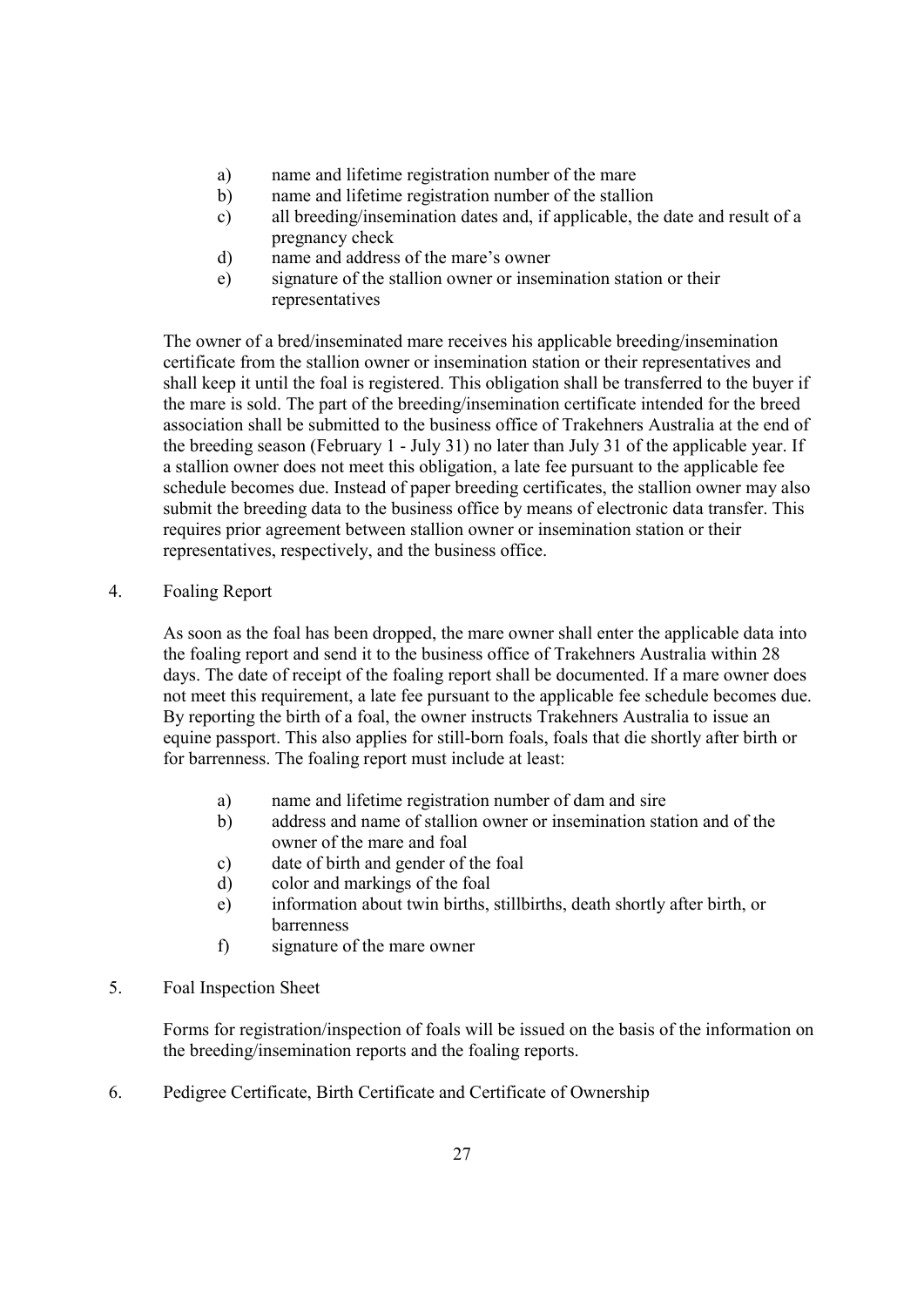Pedigree certificates and birth certificates are certificates of registration pursuant to the Animal Breeding Act and belong to the horse. These breed papers are issued in conjunction with an equine passport that serves to identify the horse. The abovementioned documents shall be given to Trakehners Australia upon request and shall be returned upon the death of the horse. The Pedigree Certificate shall be handed to the new possessor upon a change of possession and the Certificate of Ownership shall be given to the new owner upon a change of ownership.

Duplicates may be issued upon request only if a notarized affidavit is presented regarding the loss of the original. They shall be clearly identified as such and shall be numbered.

6.1 Issuance of a Pedigree Certificate

A Pedigree Certificate is issued if the following conditions are met:

- a) sire and dam are registered in Stallion Book A or Mare Book A of Trakehners Australia in the year of the cover/insemination, or no later than in the year of the birth of the foal (foaling year)
- b) the foaling report was submitted
- c) the foal identity shall be assured by way of a DNA type determination
- 6.2 Minimum information in the Pedigree Certificate

The pedigree certificate shall contain at least the following information:

- a) name and address of the breed association
- b) location and date of issuance
- c) lifetime registration number as well as DNA identification number
- d) name and address of breeder and owner
- e) date of breeding/insemination of the dam
- f) date and location of foaling, gender, color and markings recorded when the foal was still by its dam's side
- g) active identifying markings
- h) name, lifetime registration number, color and breed, if applicable, of the parents; and name, lifetime registration number and breed, if applicable, of three further generations
- I) for breeding stock resulting from embryo transfer, the genetic parents
- j) the division of the Breed Records in which the breeding animal and its ancestors are registered
- k) the results of performance tests and the most recent breeding value estimate for the horse and its parents as well as, for purebred horses, of its grandparents; as well as the office that has estimated the breeding value
- l) signature of Trakehners Australia Registrar

The information shall correspond to the most recent standings before issuance.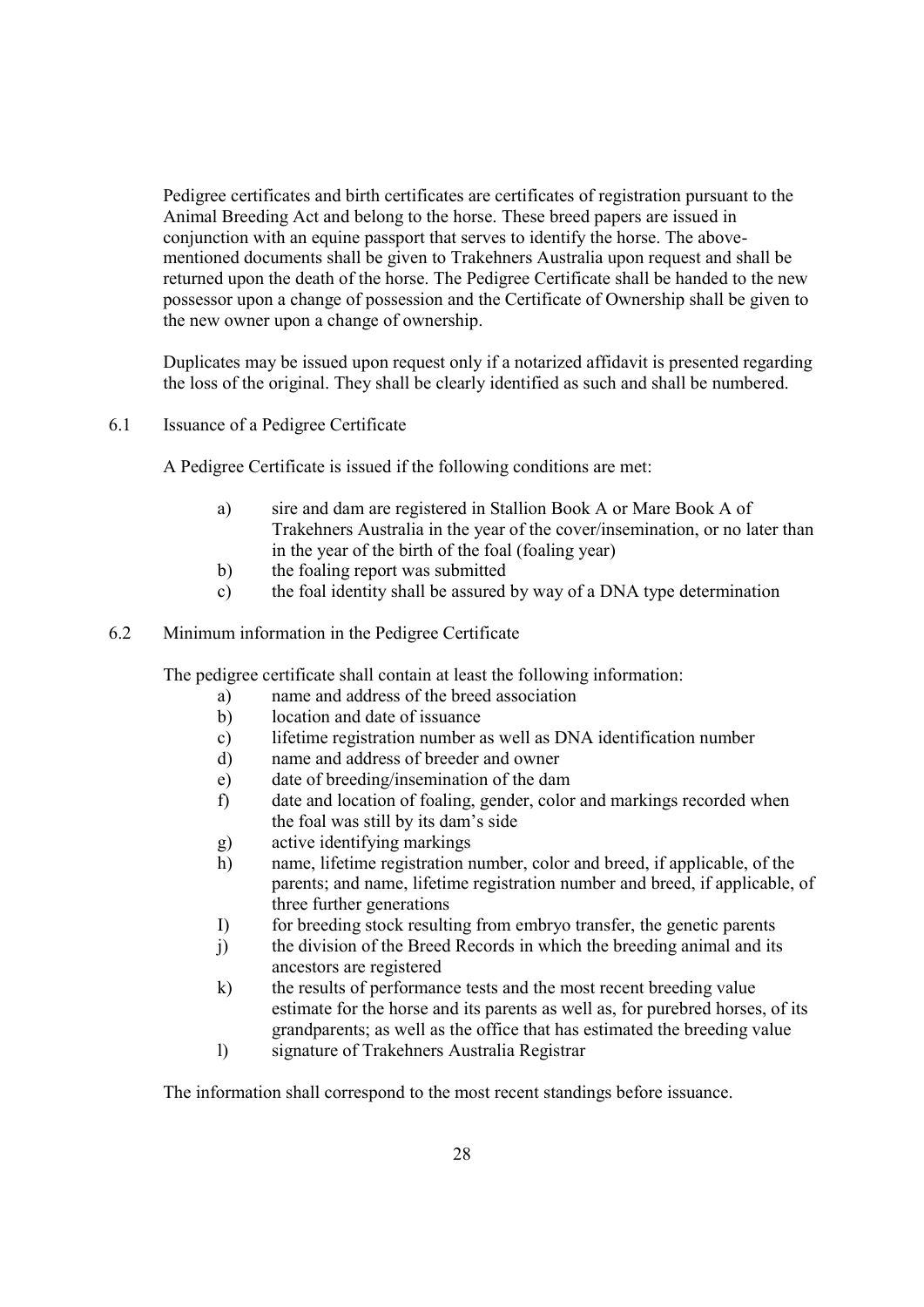6.3 Issuance of a Birth Certificate

A birth certificate is issued if the conditions for a pedigree certificate are not met but the following conditions apply:

- a) at least one parent must be registered in the appropriate division of the Breed Records in the year of the cover/insemination or must be registered therein no later than the year of birth of the foal (foaling year)
- b) the foaling report was submitted
- c) the foal identity must be assured by way of a DNA type determination

Insofar as available, the Birth Certificate contains the same information as the Pedigree Certificate.

### § 38

### Identification and Naming

- 1. Horses are identified with the aid of the following measures:
- 1.1 determination of their gender
- 1.2 description of color and markings
- 1.3 issuance of a lifetime registration number

No later than at the time of registration in the Breed Records, foals at the time of issuance of the foal certificate, each horse is given a lifetime registration number. This number is never changed and remains the same even if the horse is transferred into another breed registry.

2. Name given upon registration in the Breed Records

When registered in the Breed Records, mares and stallions are given names that begin with the same letter as the name of their dam. This name shall not be changed.

### § 39

### Identity Verification by Means of Parentage Tests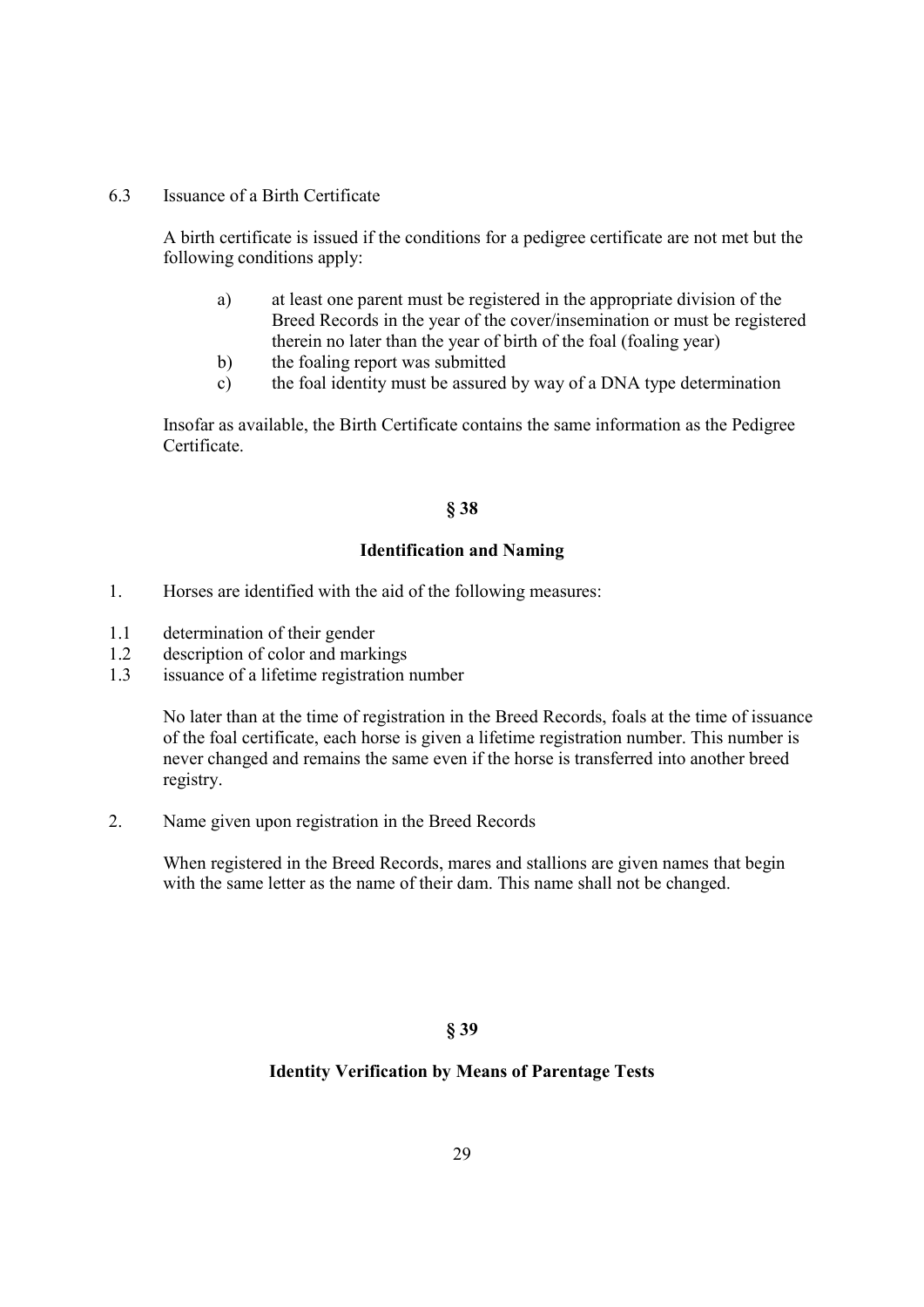- 1. Verification of parentage is made, in principle, with the aid of the DNA genotyping method.
- 2. The Trakehners Australia is authorized to request parentage verification by means of the DNA genotype method for every registered horse and any horse presented for inspection.
- 3. Before the initial issuance of a pedigree or birth certificate, a horse's parentage shall be examined by means of the DNA genotype method
- 4. The Trakehners Australia shall cause each approved stallion to be examined, at the expense of his owner, for the correctness of his pedigree before he is registered in the Stallion Book. If the stallion's parents are still alive or their DNA is readily available, the examination shall be performed by means of the DNA genotype method.

### § 40 Artificial Insemination

a) Collection of semen from the stallion may take place anywhere in the world PROVIDED THAT in the case of a Trakehner stallion, it is registered with Trakehner Australia Inc/Trakehner Verband in its home country/state. All registration numbers and proof of the current membership/licenses to breed to be supplied in duplicate to Trakehner Australia Inc.

b) Organization and collection of semen from the stallion and insemination of mares shall be carried out by registered veterinarians or licensed artificial insemination technicians where qualifications are acceptable to this Society. They shall complete and provide the mare owner Certificates of Semen Collection and Artificial Insemination which are available from the Registrar. These certificates are to be lodged with the Society with application for foal recording.

c) Fresh, cooled or frozen semen may be transported for use in insemination of mares provided that;

1) Semen may not be transported after the death or gelding of the donor stallion.

2) Semen that has been transported prior to date of death or gelding of donor stallion must be used within that current breeding season.

d) Service Certificates are required in the normal way for all mares inseminated. Certificates must accompany foal recordings as per the Society's Rules and Regulations.

e) All mares used in any of the abovementioned breeding procedures MUST be either full adult registered Trakehner mares or mares registered in a recognized Stub Book as per the relevant Rules and Regulations of this Society. Registration papers, in the name of the Owner/Lessee MUST accompany all Artificial Insemination Certificates.

# § 41 Embryo Transplant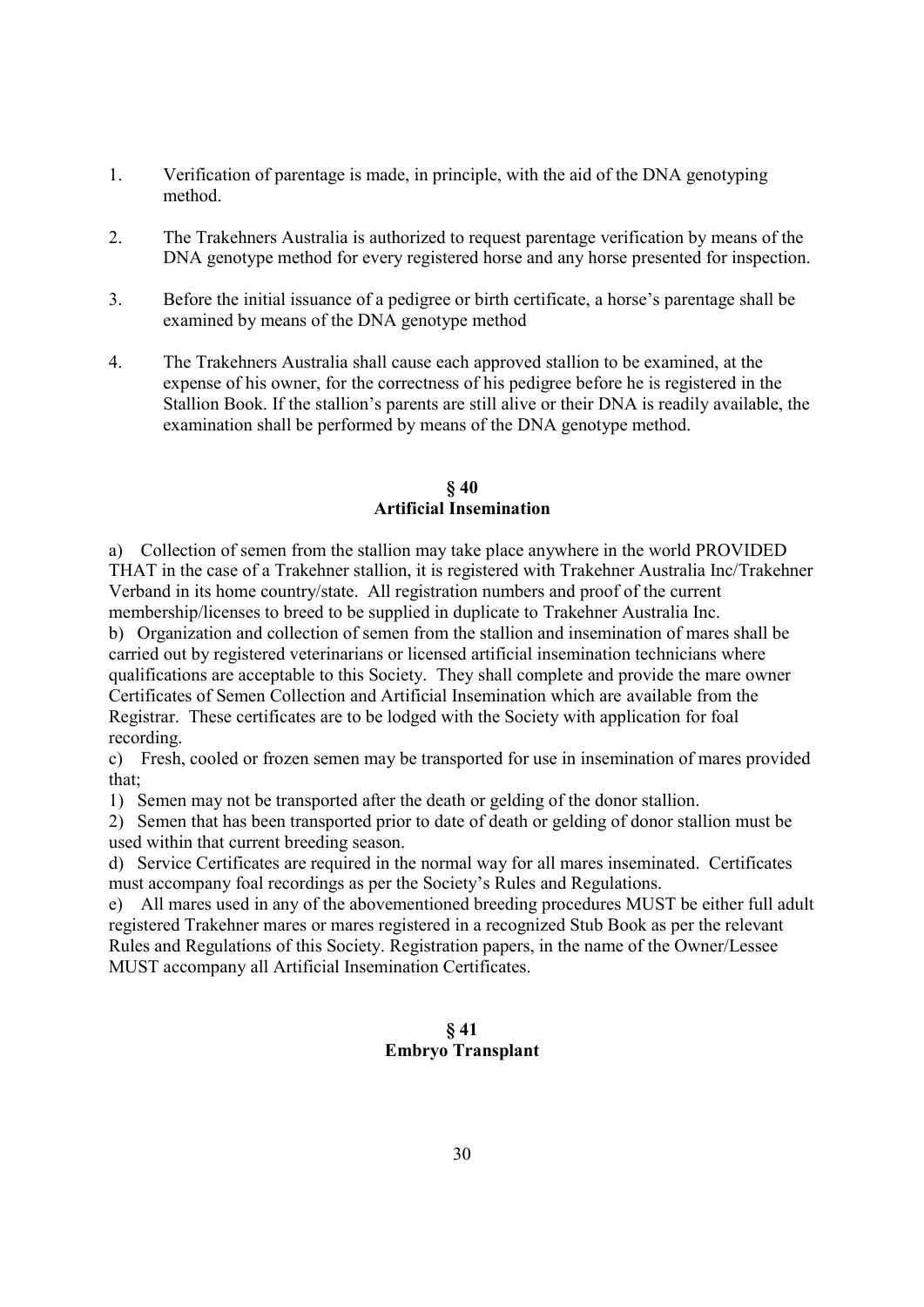a) In regard to a horse foaled by a mare which it not its genetic dam but which received the embryo through an embryo transfer technique in order to allow the owner of a donor mare the same privilege as the owner of the mare which naturally carried her foal, but no greater privilege, only one genetic offspring a year (or pair of identical twins) shall be eligible for registration.. However, to provide an adequate level of maturity for determination of inability to naturally reproduce, a mare shall be at least six (6) years of age to be eligible as a donor.

b) In addition to all other Rules and Regulations of this Society, the offspring shall not be eligible for registration unless;

4) The offspring's pedigree is verified by blood tests and such other testing, as the Society deems necessary, all expenses of which shall be registration applicant's (including expense of travel and lodging of the Society representative and fee of the approved veterinarian). The burden of verifying true parentage is the registration applicant's and any question of parentage shall be resolved against registration of a horse carried by a recipient mare through embryo transplant.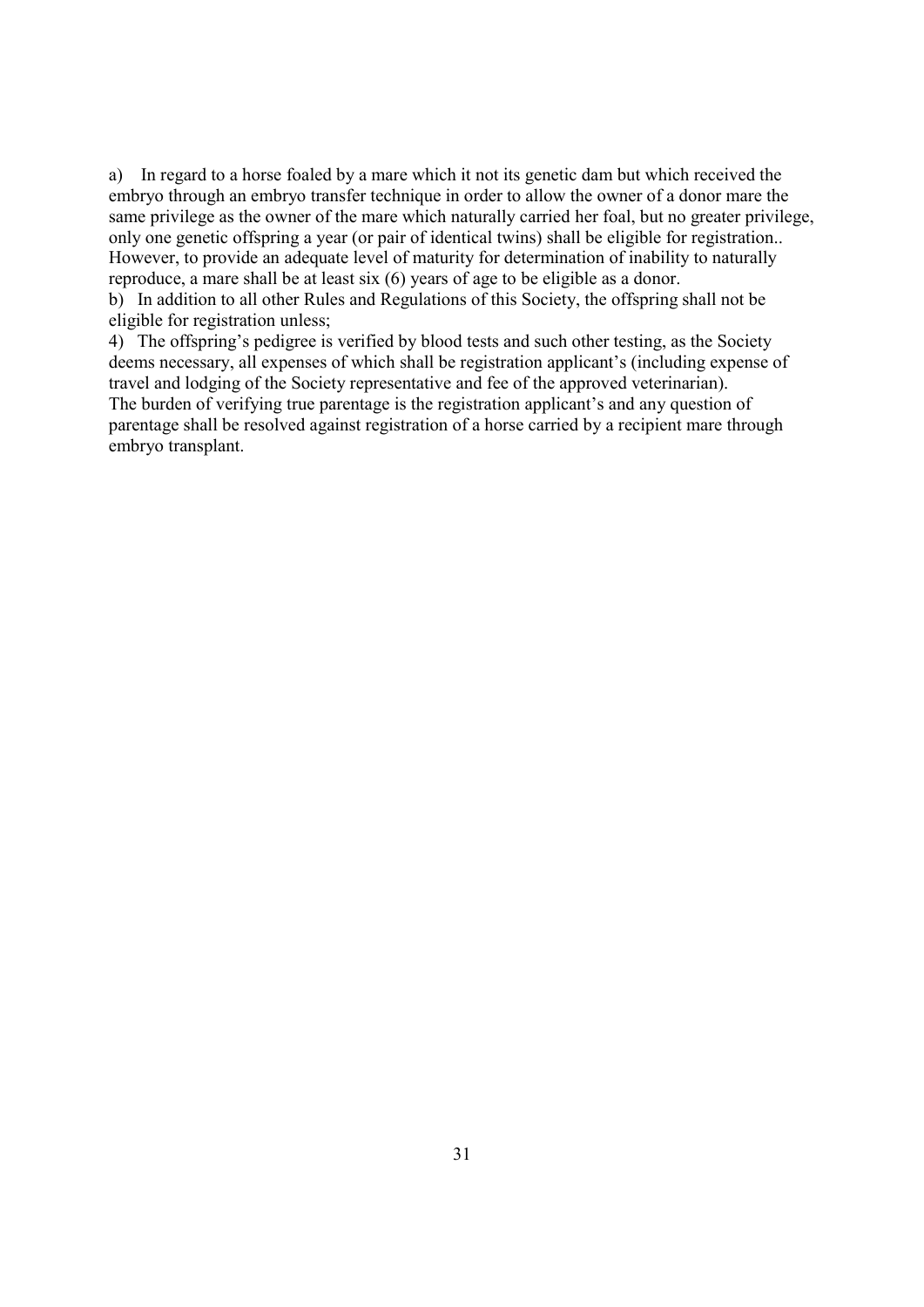# III Rules and Regulations

# 42 Trakehners Australia Membership Scale

Trakehners Australia Inc membership Scale

- a) Full Membership New
	- Must own a registered TA Trakehner to vote
- b) Full Membership Renewal Must own a registered TA Trakehner to vote
- c) Clinic Membership No voting rights
- d) Junior member under 18yrs of age No Voting Rights
- e) HRCAV Rider (Victoria Only) Must own a registered TA Trakehner to vote
- f) HRCAV Non Rider (Victoria Only) No Voting rights
- g) Life Membership Must own a registered TA Trakehner to vote

# 43 Transfer of Ownership

- a. It shall not be the duty of TA to enforce any contract or agreement between buyers and sellers.
- b. Before a transfer is recorded the transferee must be or become a financial member.
- c. Where the transfer is not a financial member of Trakehner and/or is not available or will not sign an Application for Transfer, at the discretion of the Registrar the purchaser may submit an Application of Sale or Statutory Declaration countersigned by a Justice of the Peace.
- d. Within sixty (60) days of sale or change in ownership of a registered Trakehner, the transferor must forward to the Registrar the registration certificate, together with the Application for Transfer signed by him/her and the transferee and accompanied by the prescribed fee.
- e. The transfer fee is payable by the transferee.
- f. Where the registered owner sells or gives a mare in foal, he must provide the new owner with the appropriate Service Certificate or signed declaration by the stallion owner as evidence of such service.
- g. 1) If any of the above conditions are not met, a penalty may be imposed. If the penalty is not met, then the registration will be rendered inoperable.

2) Should a horse be sold without papers, the owner or vendor must advise the Society of this and return the registration papers to the office/Registrar. The horse is then deregistered and cannot be registered with this Society.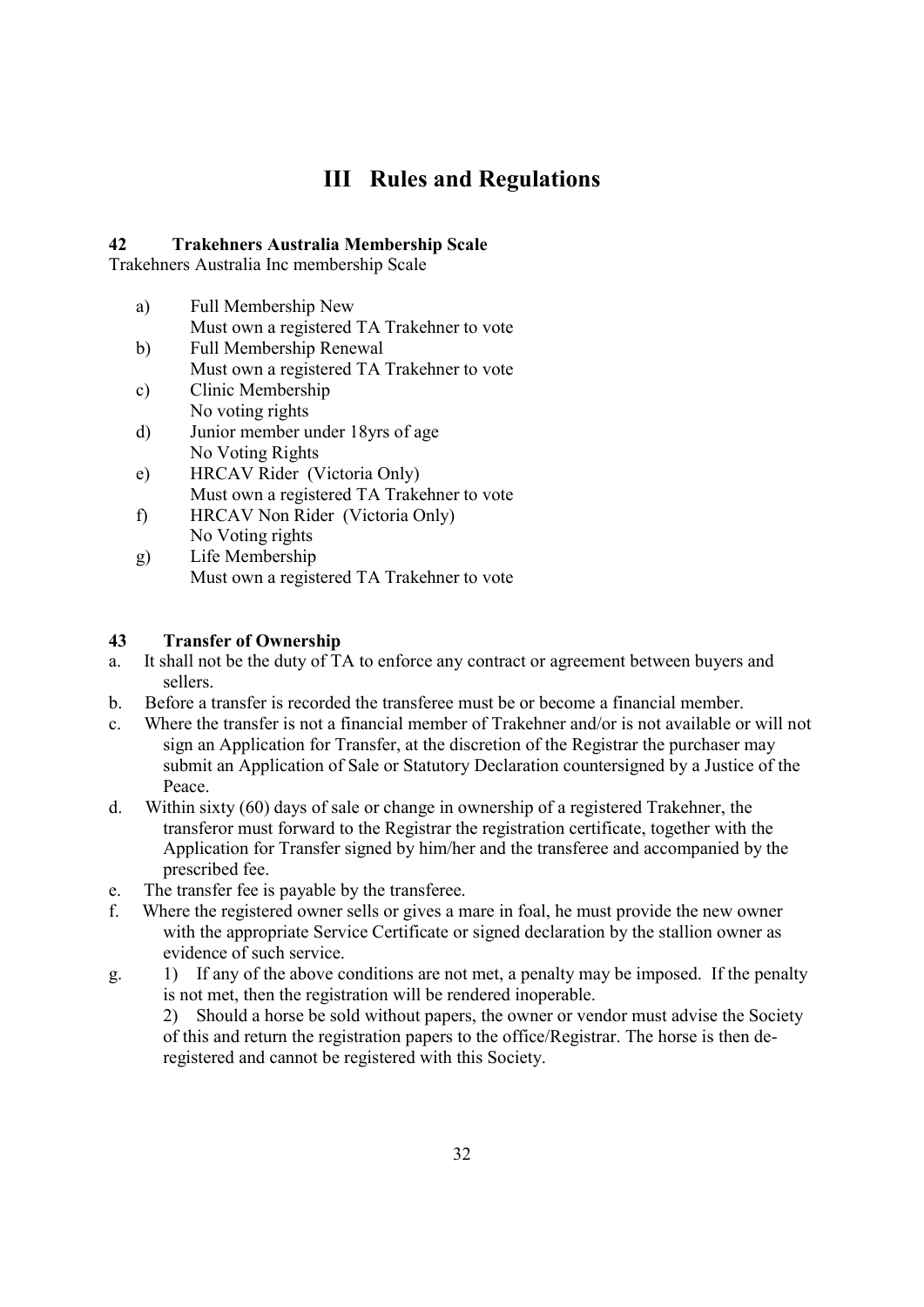## 44. Duties of Trakehners Australia Registrar

The Registrar shall be a Clerical Officer of the Society who shall have possession of all records of registry relating to horses of the Society. The Registrar is responsible for all applications of new registration, transfers of ownership, registration certificates, registration records of changes and additions, replacement of registration certificates, inoperative registrations, de-registrations, advancement of a Trakehner Sporthorse form from one division to another, breeding documents and stock returns, death of registered stock. The Registrar shall render to the President and Committee any disputes and requests of inspection if irregularities are suspected.

a) The Trakehners Australia Inc Committee shall appoint a committee member to be registrar. b) On the appointing of changing to a new registrar, the registrar has 14 days to pass on all the

appropriate paperwork and the Trakehners Australia Inc registration program over to the executive committee or to the newly appointed Registrar. failure to do so shall be reported to the authorities for theft, and will be reprimanded as to clause 56 & clause 57.

c) At least one and no more 2 executive committee members shall have a copy of the studbooks.

d) The Registration Program is the sole property of The Trakehners Australia Inc.

### 45 Replacement of Registration Certificates

- a) Application for replacement of Registration Certificates may be made by the registered owner only.
- b) A fee will be charged for replacement of a Registration Certificate.

#### 46 Registrations changes and Additions

- a) Any unofficial alteration, addition, deletion or endorsement to a Registration Certificate or Certificate of Foal Identification may render the registration invalid.
- b) Any alteration or addition to Registration Certificates must be requested in writing and will be made by the Registrar.

#### 47 Inactive Registrations

- Registrations will be considered Inactive in the following instances;
- a) Official transfer not effected.
- b) Un- financial membership of owner.
- c) Horse being property of expelled members.
- d) Non-members owning registered stock.
- e) When a registration is placed into an inoperative situation;
- f) The horse will not be eligible to compete in classes designated for registered stock at shows, gymkhanas and other Trakehner competitions.
- g) Stallions will not be provided with Service Certificates.
- h) Breeder's stock returns may not be provided and/or mare breeding returns may not be recognized.
- i) Registrations will be transferred from the Inoperative to the Active situation when the disqualifying condition has been rectified.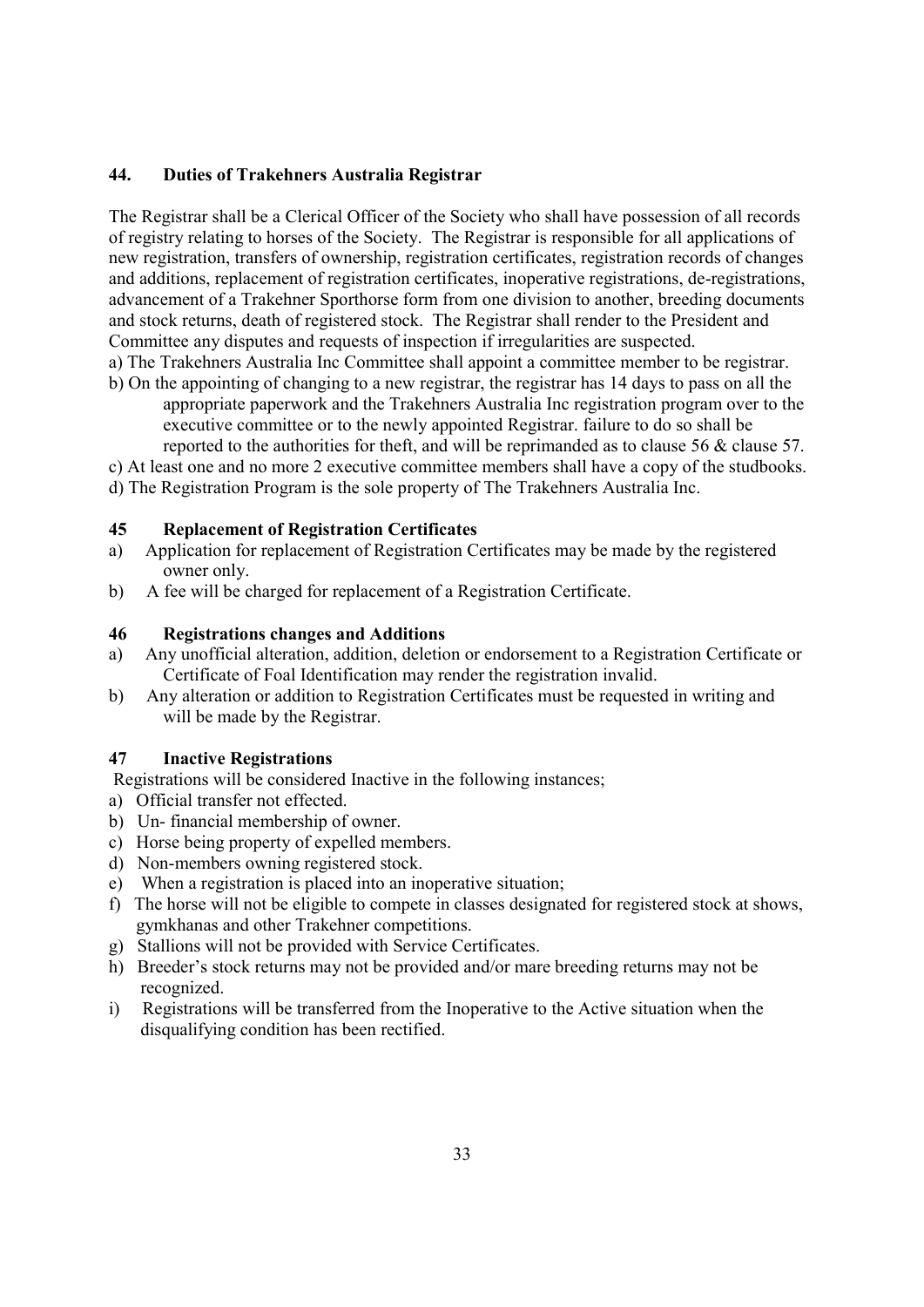# 48 De-Registration

The Registrar may cancel or amend the registration of any Trakehner or refer to the Executive Committee if;

- a) Any deliberate misrepresentation is found to exist in the registration application.
- b) It develops any of the hereditary defects.
- c) It is a stallion which becomes infertile.
- d) It develops a pacing gait.
- e) The owner requests that the horse be de-registered.
- f) Substitute breeding Ringers (i.e. swapping foals) takes place.
- 1.1) The Registrar may cancel the registration of any descendants of a de-registered Trakehner or make such correction in the records as becomes necessary within the confines of Trakehners Australia
- 1.2) All de-registrations must be tabled at Committee Meetings and subsequently at the Annual General Meeting. All moneys paid for are forfeited following de-registration.

## 49 Leasing

a) For the lease of a horse to be recognised, whether for breeding, racing showing or performance purposes, written notice of its existence must be filed with the Registrar on the form provided. It shall not be the duty of Trakehners to enforce any contract or agreement between lessors and lessees.

b) The lessee shall be deemed the owner of the horse by Trakehners Australia until a transfer application is lodged to transfer the horse back to the original owner.

c) The form must be signed by both the lessor and lessee, or their nominee and such nominee to be a member of Trakehner Australia Inc. If either lessee or lessor is under eighteen (18) years of age, the signature of a parent or guardian will be required.

d) The notice shall provide the effective date of lease and may provide a termination date signed by both lessor and lessee.

## 50 Breeding Documents and returns

a) Any person owning or leasing (according to a lease agreement) a registered Trakehner Stallion shall issue a Service Certificate for every mare covered.

b) Service Certificates will be in triplicate and distributed as follows;

ORIGINAL: To be given to the mare owner upon payment of a service fee who will forward it to the Registrar with Foal Recording.

DUPLICATE: To be given to the mare owner upon payment of a service fee and will be retained for their records.

TRIPLICATE: To be retained by the stallion owner for their records.

- c) 1) Failure to comply with the above will incur penalty of progeny being place in the inoperable file. 2) The Service Certificates must be signed by the registered owner of the stallion or his authorised nominee, who must be a member of a recognised Society.
- d) Service Certificate forms are available from the Registrar and will only be supplied to financial members.
- e) Each owner of a registered Trakehner is required to submit to the Registrar or his nominee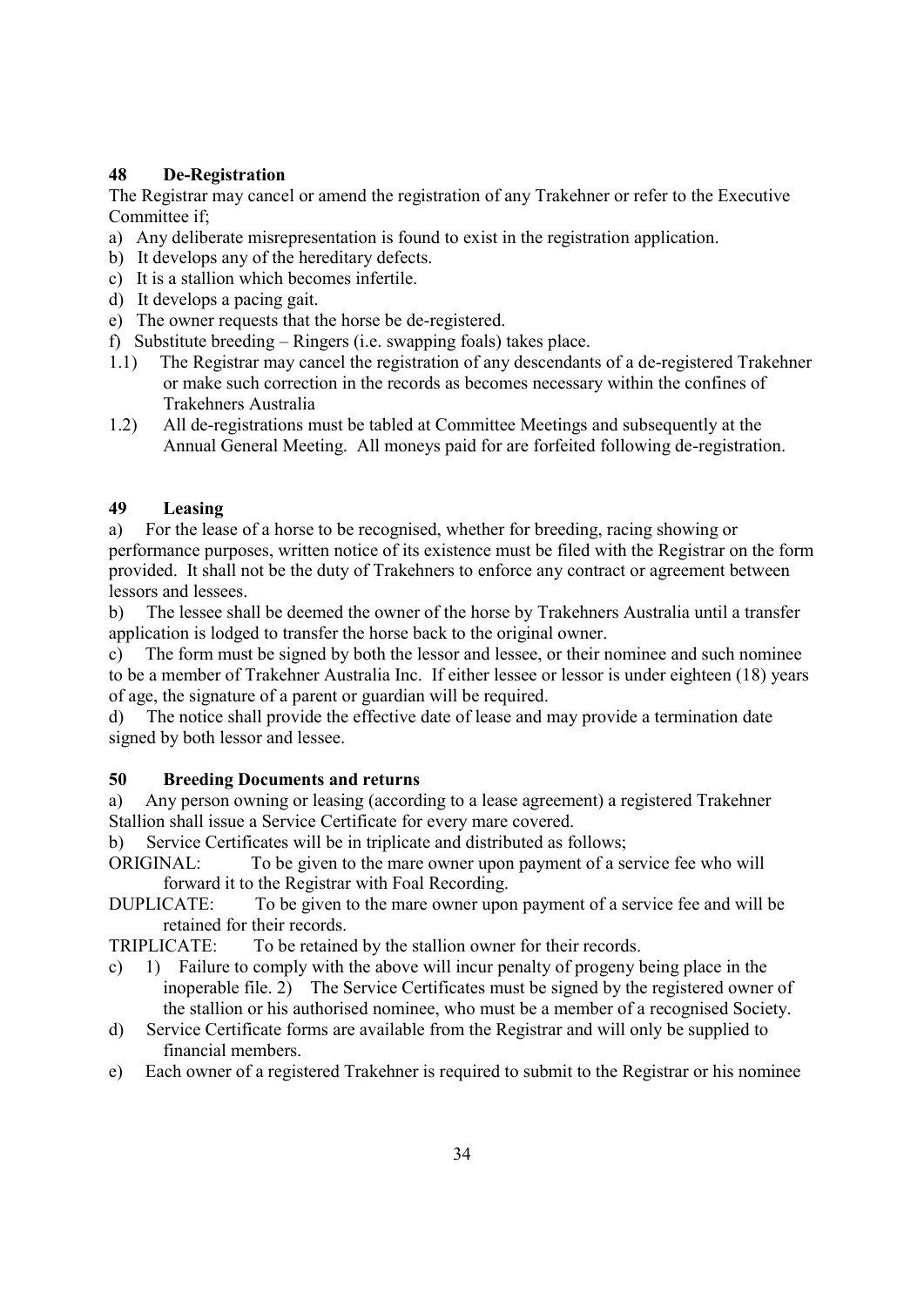on or before the thirty-first (31st) July each year a Stock Return for all registered and foal identified Trakehner. Failure to do so will incur a penalty and if this is not met, the horse/s will be transferred to the inoperable registration file and a penalty fee of \$50.00 will be charged for reinstatement.

- f). Each breeding mare is to be included in the Stock Return. A nil return, where appropriate is required.
- g) Stock Return form are available from thirty-first (31st) March and will only be supplied to financial members.

# 51 Transporting Semen

Trakehner Australia Inc. rules allow for the transportation of semen. A fee must be paid and all permits/certificates filed with Trakehner Australia Inc. for foals resulting from the use of transported semen to be registered.

## 52 Castrations of Stallions

- a) When a registered stallion or identified colt is castrated, the registered owner must notify the Registrar within thirty (30) days and return the Registration Certificate. Trakehner Australia Inc will be transferred to the Gelding Division and the certificate amended by the Registrar. There will be no charge for this service.
- b) Failure to comply with the conditions of clause 68 will render the registration inoperable.

## 53 Death of Registered Stock

- a) The registered owner must notify the Registrar of the death of any Trakehner and return the registration certificate with sixty (60) days.
- b) The registration certificate will be return when the office records have been altered, if the owner requires.

## 54 Branding

- a) Branding and or Microchip is compulsory for registered stock.
- b) Branding must be carried out in compliance with State Law.
- c) If desired, the horse may be branded with the breeding number over the last number of the year of the foaling, provided such brand is positioned with compliance with State Law.

## 55 Hardship Clause

Trakehner Australia Inc shall have the authority to declare eligible for registration a horse which is outstanding in conformation or whose progeny is worthy of registration although lacking some of the Rule requirements, the Executive Committee to examine and report on stock being registered under this clause.

## 56 Age of Horse

The age of the horse shall be calculated on the basis of a year commencing on the first (1st) day of August of the breeding season foaled.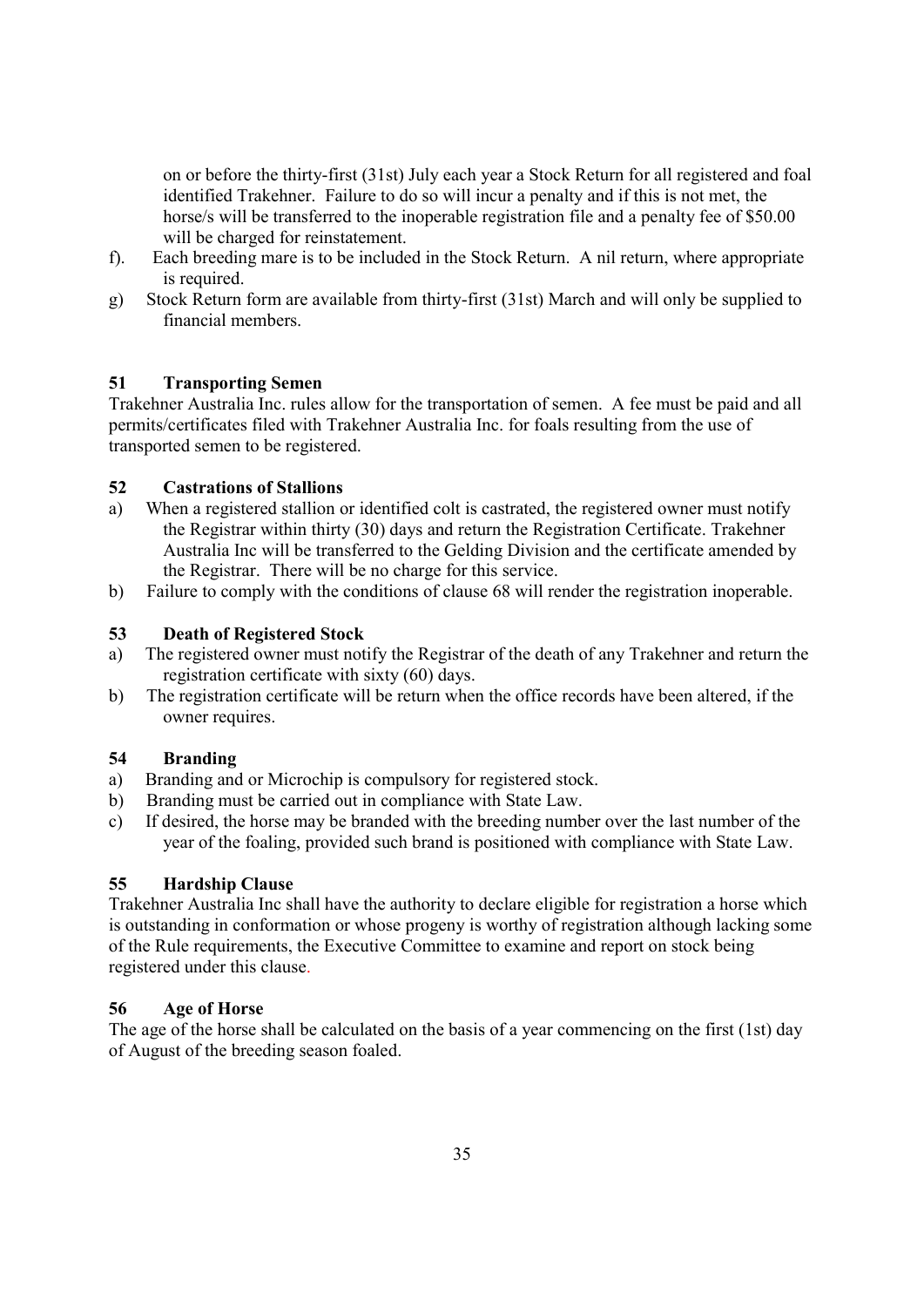# 57 Dress Standard

The dress standard to be maintained is neat and tidy and in accordance to the breed of horse/pony being shown. Hat and gloves are optional, but secure, closed toe shoes must be worn. Should a member's dress standard be deemed inappropriate, the member shall be contacted in writing with a reminder outlining the dress standard.

## 58 Control of Stock at Shows

- a) Stallions to be shown by a handler/rider fifteen (18) years or over.
- b) Any person/persons allowing their Trakehner to show any form of aggression or behaviour deemed dangerous to others will be requested to seek improvement in animal's behaviour. Should no improvement be noted, the Trakehner may be banned from shows or fixtures run by the Society.

# 59. Reprimand of Discipline Scale

The committee of Trakehners Australia Inc. may find from time to time, the need to reprimand a member and/or committee member for acts which may to it appear to be such as to be prejudicial to the interests of the Society or be calculated to bring discredit on the Society or the use of public forums or emails to Slander the association or committee members, the following is the disciplinary acts that must be followed.

a) Formal warning form via email is issued, containing exactly what the warning is for.

# 60. Failure to Adhere Formal Warning

The committee of Trakehners Australia Inc. may use up to 2 "either, a), b), c) or d and (e)" of the following disciplinary actions, depending on the severity of the act on failure to adhere to the warning form.

- a) 3 months suspension of membership including all promotional offers and all horse become "inactive"
- b) 6 months suspension of membership including all promotional offers and all horse become "inactive"
- c) 12 months suspension of membership including all promotional offers and all horse become "inactive"
- d) From a \$50 fine and not exceeding\$1000 and all horse become "inactive"
- e) Life Ban and all horse become "inactive"
	- 1) A person who is suspended of the Society shall be deemed to have forfeited all rights and privileges of the Society throughout the duration of membership suspension.
	- 2) A person who is suspended for will be treated as a new member and will need to apply as a new member of Trakehners Australia Inc.
	- 3) A person who has been suspended will have 14 days to return all properties of Trakehners Australia Inc. and failure to do so shall be reported to the authorities for theft.

# 61. Stallion and mare Book A Classification Procedures

A. Static Assessment. The first phase of individual assessment requires presentation of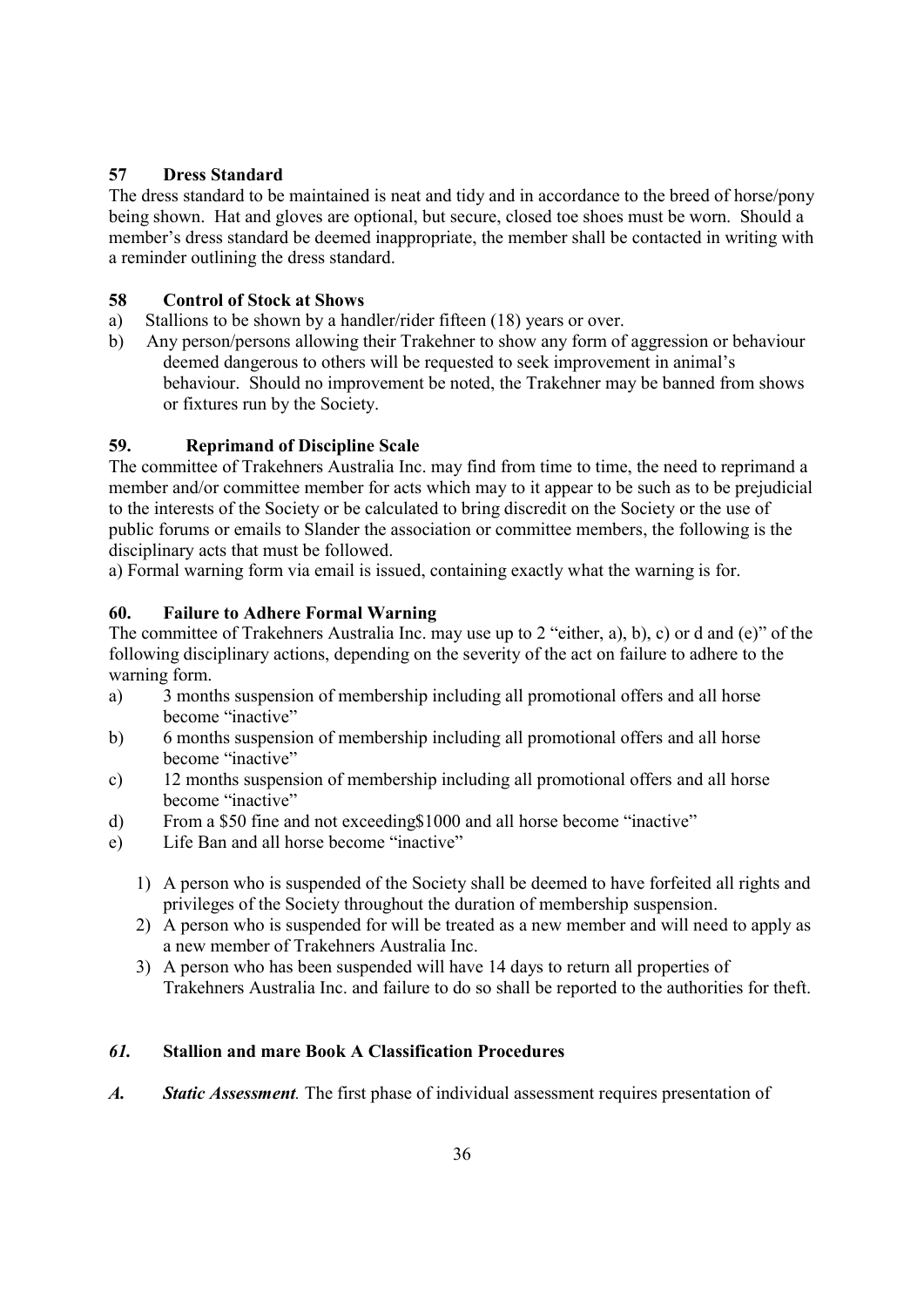the Stallion/Mare in an area specified by the panel for evaluation of type and conformation. The handler should place the colt at a distance of about 4 - 5 metres in front of the Classifiers and should present him so that all four legs can be seen from both sides. The Classifiers will move around the Horse as necessary.

- **B.** Movement in Hand. The first movement phase involves the horse being led first at the walk and then at the trot on a large triangle moving in a clockwise direction so that the colt is to the inside of the triangle and can be seen by the classifiers at all times during the movement. No side of the triangle shall measure less than 40m nor more than 60m in length. At the discretion of the selection panel, this exercise may be repeated or modified. (For example, horses may also be asked to walk straight away from the panel and trot straight back.) The horse should be allowed to move as freely as possible. To this end, the handler should be someone who can move well enough themselves to show the horse to advantage.
- C. Free Movement. For the second movement phase, the lead rein (only) is removed and the Horse is turned loose in the arena for approximately 5 minutes for assessment of his movement at the walk, trot and particularly the canter. No assistance is allowed except for such limited intervention as may be required to ensure that all three paces are shown.
- **D.** Free Jumping. (optional for mares and Stallions) Free jumping in a conventional jumping lane (moving in an anticlockwise / on the left rein) constitutes the third and final movement phase. The jumping lane will consist of three elements –
	- $\bullet$  a cross pole fence (0.5m high)
	- $\bullet$  followed by an upright (0.7m high)
	- followed by a parallel oxer  $(1m \text{ wide } x \text{ 1m high})$

The first two fences will comprise normal show jumping rails; the third fence may include some infill. The set distance of 7.5m between the obstacles will suit most horses without alteration. Adjustments of no more than 0.5m each way may be made for long or short striding horses. In the interests of uniformity for all candidates, the configuration of the jumps themselves and related rails may not be altered. The handler may, however, increase the height of the all three fences at his or her discretion during the assessment phase. After a brief warm-up period in which the colt may become accustomed to the jumping lane with the obstacles lowered, the colt is required to perform a minimum of four (4) complete runs through the jump lane, with the last jump (the parallel oxer) at a minimum height of one (1) metre. Failure to attempt, clear or complete the jumping assessment phase will be taken into consideration in the overall assessment of jumping ability.